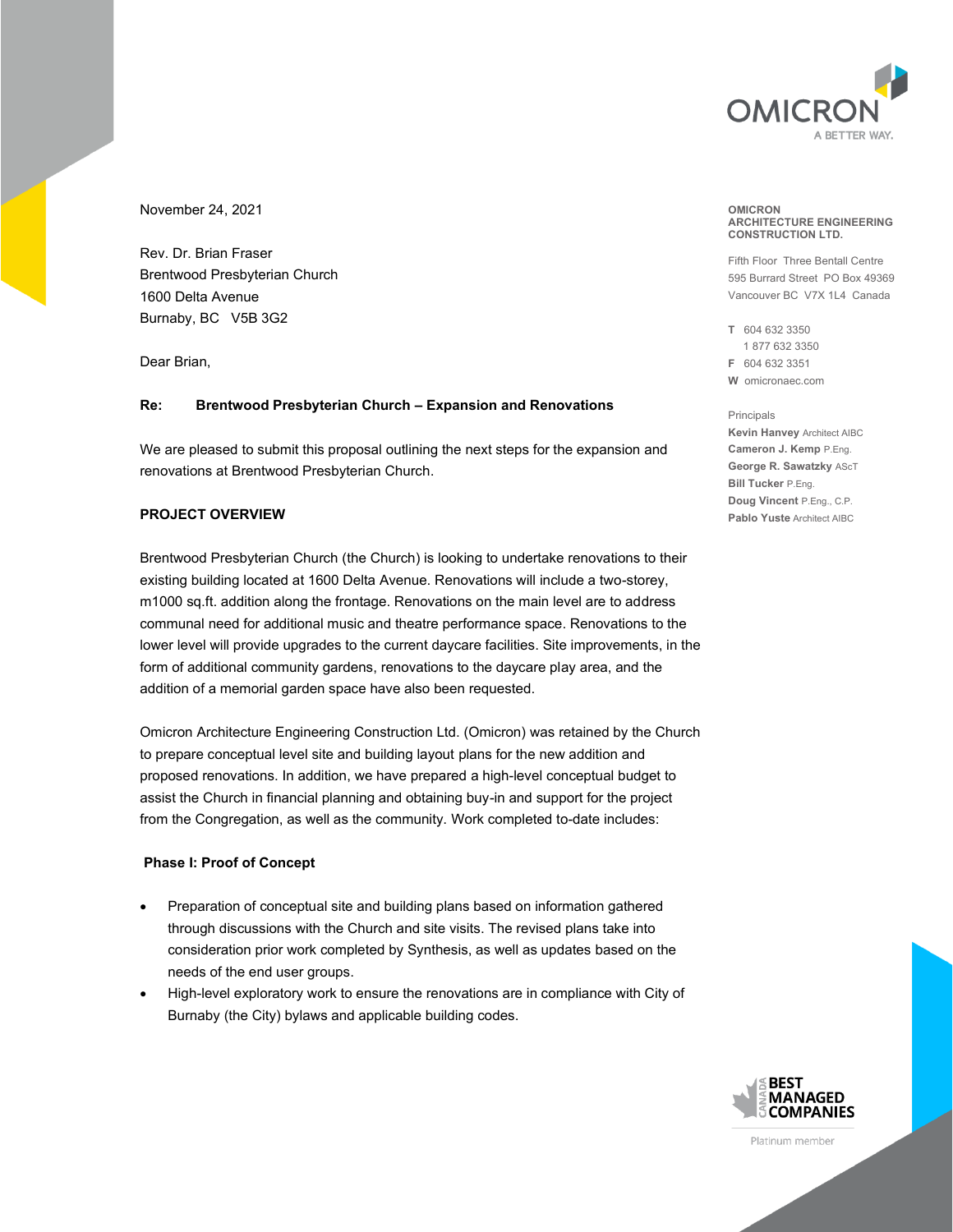

#### **Phase II: Economical Validation of Concept**

• Preparation of a detailed Class D budget to facilitate discussions with the Session, Congregation, and Presbytery to gain buy-in and support for the project. Omicron has also provided a list of value-engineering items that can be targeted for cost-savings, if required.

This proposal addresses Omicron's understanding of the next steps required for the project moving forward.

# **SCOPE OF SERVICES**

Omicron is an Integrated Project Delivery (IPD) professional services provider. Our services include Architectural, Structural Engineering, Mechanical Engineering, Electrical Engineering, Pre-construction Services and Construction Management services. All our IPD projects are supported by a Project Director, who will work with the Church, your stakeholder groups and our Design and Construction Teams to coordinate overall project requirements and ensure project success. The Omicron IPD approach provides our clients with the benefit of full integration of the Design Disciplines and Construction from the start of the project.

We provide IPD services using separate industry standard contracts for Design and Construction Services. Design Services are contracted with Omicron Architecture Engineering Construction Ltd. through a RAIC Document Six, and Pre-Construction / Construction Management Services are contracted with Omicron Construction Ltd. through a CCDC-5B.

Assuming the efficiency of the IPD model, we have delineated the following phases. Each phase will culminate in a phase gate where the Church will provide approval to proceed to the next phase.

#### **Phase III: Project Approvals and Source of Funds**

It is our understanding that the Church will require Omicron's assistance in sourcing funds and navigating the approvals process within the Church and the Presbytery, prior to starting the full design and construction. This scope includes:

- Revisions to current site layout plans as per recent feedback from the Church.
- Production of conceptual elevations of the building.
- Preparation of a Presentation Package for the Church to use to obtain buy-in and support for the project from the Session, Congregation, and Presbytery. This package will include scope of work executive summary, conceptual layout plans, conceptual elevations, and summary budget information.
- Omicron will support the Church throughout the approvals process, as required.
- Upon receipt of project approval from the Presbytery, Omicron will work with the Church to assess funding opportunities and securing funding for the project.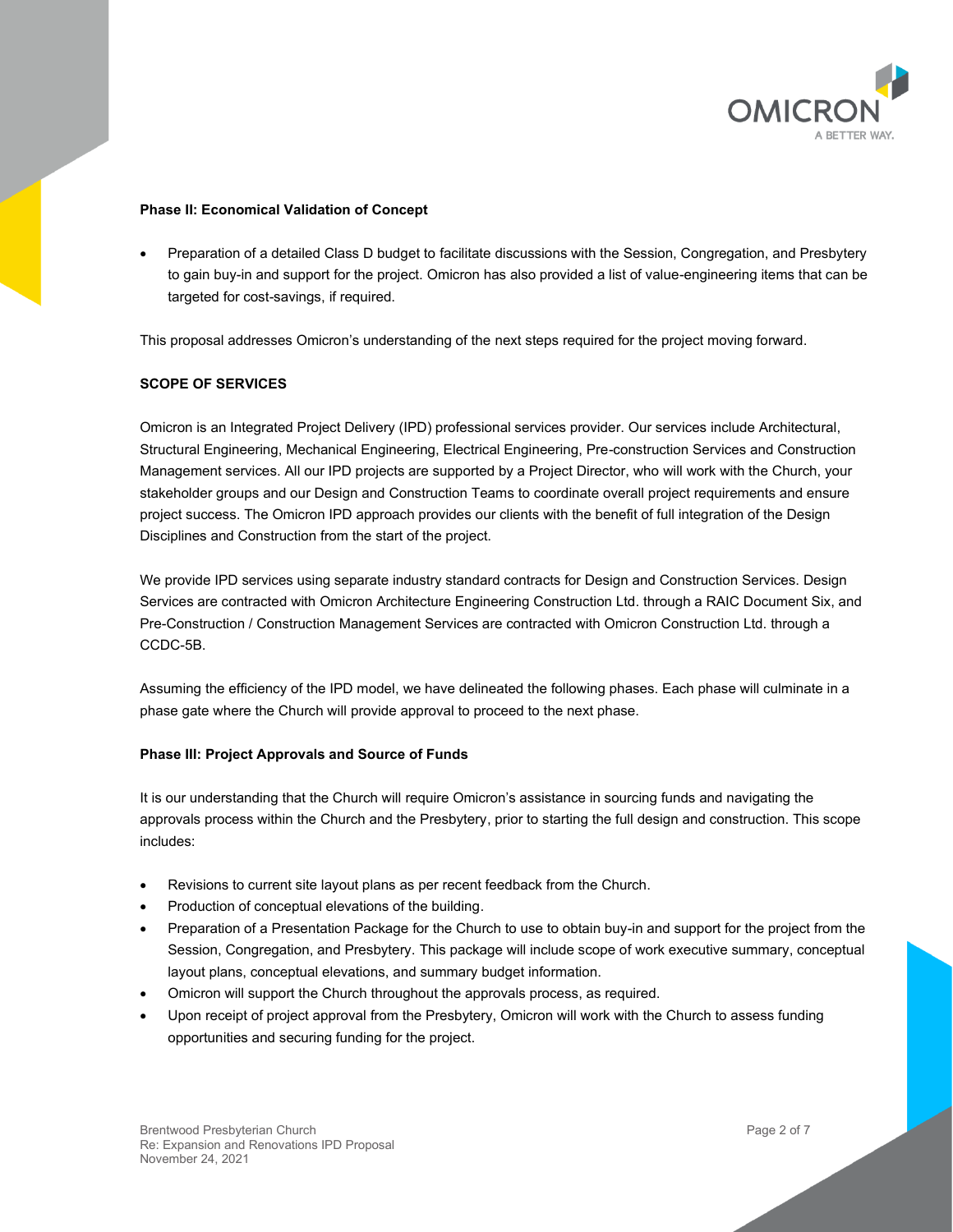

# **Phase Deliverables:**

- Presentation Package to use at the Churches discretion to market the project.
- Successful sourcing of funds and approval to proceed from the Presbytery.

#### **Phase IV: Schematic Design and PPA**

- Investigate feasibility of proposed value-engineering items and make the necessary adjustments to the current conceptual plans. This will include engaging with trades and regulatory bodies for input and early approval.
- Engage with Fraser Health to obtain input and feedback on the proposed daycare and play area renovations.
- Engage with the end user groups to confirm layout and obtain final feedback on detailed design requirements.
- Further engagement with the Authorities to ensure compliance with all building codes and bylaws.
- Solicit all required documentation to inform design and meet PPA submission requirements. This includes items such as Geotechnical Reports, Environmental / Hazmat Reports, and Site Survey of existing conditions.
- Engage Landscape Architect, Arborist, and Civil Engineer for design services.
- Complete Mechanical (HVAC, Plumbing, Fire Suppression) and Electrical Site Condition Assessment to determine current state and extent of upgrades required.
- Prepare PPA package and application to solicit feedback from City of Burnaby prior to proceeding with full design submission. Engagement and management of the City throughout the PPA process.

#### **Phase Deliverables:**

- Submission of the PPA package to the City and receipt of feedback.
- Completion of coordinated 30% design drawings for Architectural, Structural, Mechanical and Electrical, as well as coordination of Landscape and Civil Consultants design scope.
- Completion of an Outline Specification, describing various materials and techniques to be used for the project for client approval.

#### **Phase V: Construction Documentation and Tendering**

- Preparation of detailed design package for building permit submission to the City.
- Development of a Class C Budget based on Building Permit drawings.
- Coordination with the City during the Permit review process.
- Completion of coordinated 90% Issued for Tender design drawings and specifications.
- Preparation of tender package scopes of work.
- Issuance and management of the tender process.
- Review of tender submissions and preparation of Recommendation for Award letters for all scopes of work.
- Award of all scopes of work and onboard the subcontractors.

#### **Phase Deliverables:**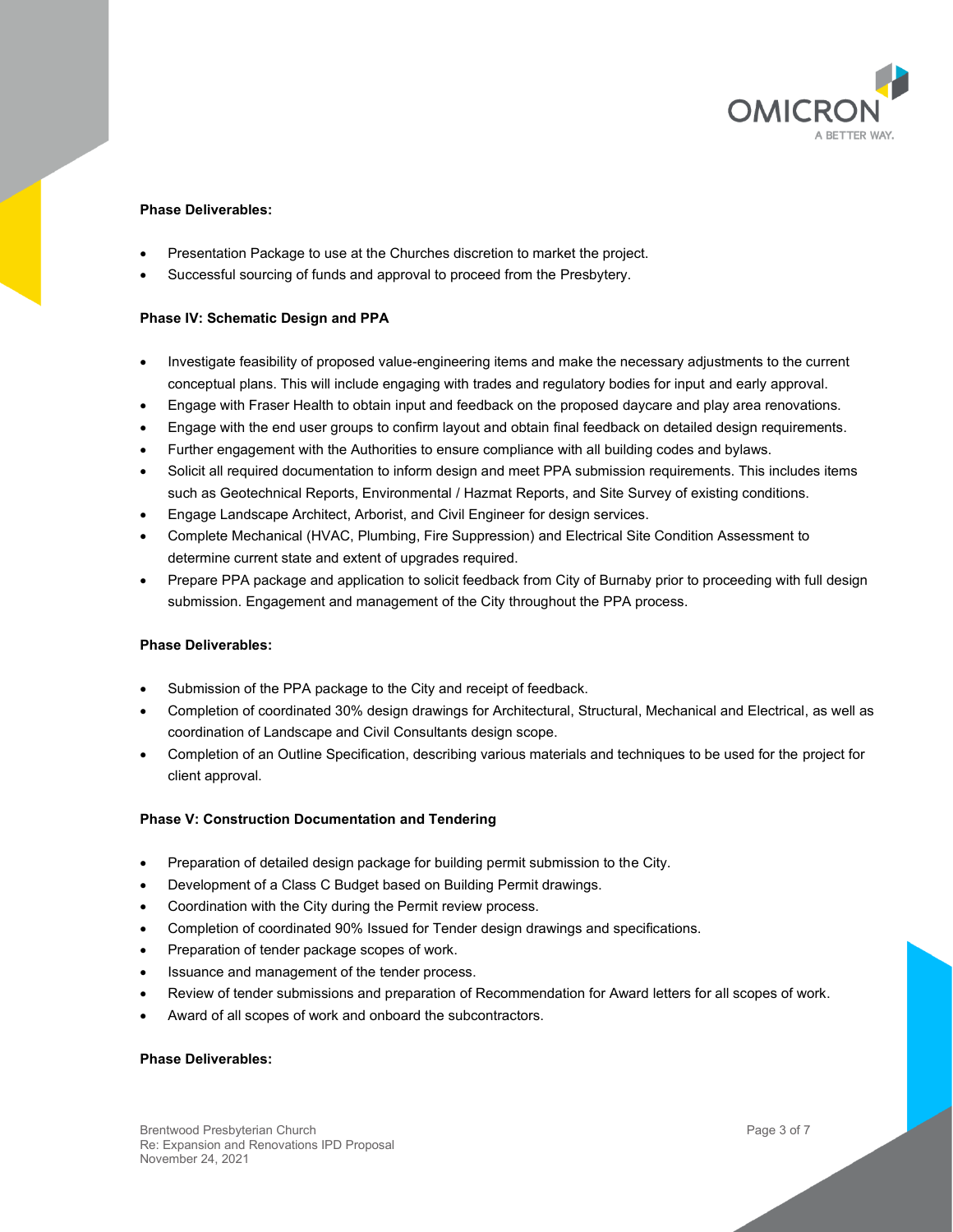

- Submission of the Building Permit Package to the City.
- Preparation and presentation of Class C Budget.
- Completion of coordinated 90% design drawings for Architectural, Structural, Mechanical and Electrical. As well as coordination of Landscape and Civil Consultants design scope.
- Issuance of Tender to trades and receipt of Trade bids.

# **Phase VI: Construction and Construction Administration**

- Prepare Issued for Construction set of drawings and specifications.
- Provide construction administration and design support throughout the construction phase (responding to RFIs, reviewing shop drawings, issuing Consultant Instructions, reviewing Change Requests).
- Consultant field reviews and reporting for all disciplines. Field reviews are conducted to ensure conformance with the contract documents and quality standards. Reports are issued within 48hours of field reviews.
- Preparation and issuance of all schedules, as required for occupancy.
- Preparation and issuance of record drawings.
- Final walkthrough with end user groups to confirm acceptance of spaces prior to turnover.
- Act as Prime Contractor with respect to Site Safety and implement systems and processes, in compliance with WorkSafeBC, to manage the overall safety of the site.
- Implement systems for managing project cost accounting and reporting.
- Manage, track and report on status of all shop drawings, RFIs and Change Orders.
- Implement systems for monitoring progress on site and provide updates on construction schedule.
- Prepare monthly report summarizing project status.
- Arrange and chair biweekly OAC meetings, including recording and distributing minutes.
- Compile all maintenance and warranty material and provide to the Church.
- Coordinate commissioning of all systems.
- Coordinate meetings and documentation required for Occupancy.
- Arrange for final deficiency review meetings with Owner and Consultants.
- Arrange for one year warranty review, document any warranty items and coordinate with trades to rectify and warranty items.

# **Phase Deliverables:**

- Issuance of 100% coordinated Issued for Construction design drawings for Architectural, Structural, Mechanical and Electrical, Landscape and Civil.
- Completion of Construction.
- Receipt of Occupancy.
- Post-Construction deficiency completions.
- 1-year warranty review.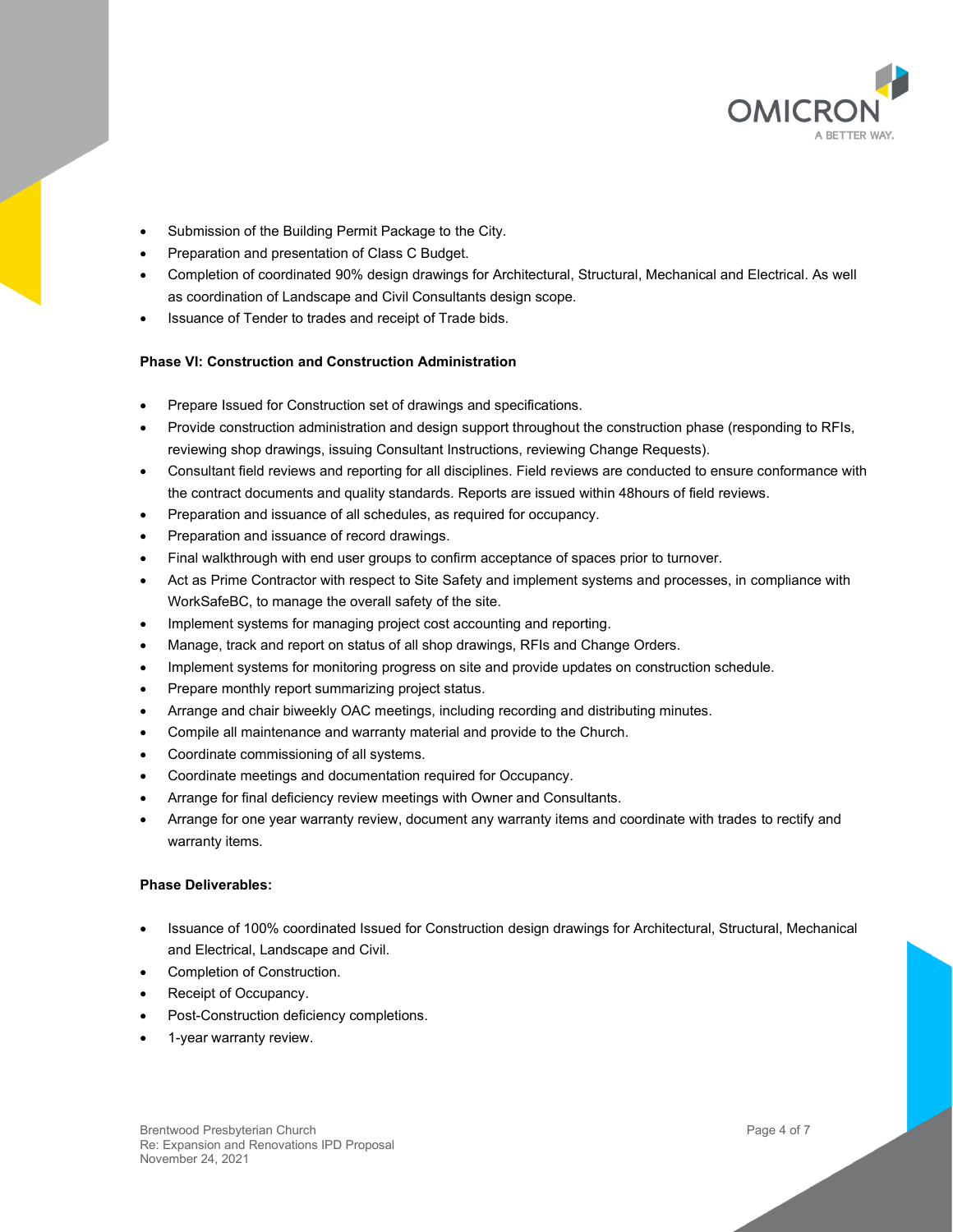

# **FEE SCHEDULE**

Omicron's fees are based on the high-level design and construction budget of \$1,990,000, that was provided as part of the initial scopes that have been completed. Fees for the design and construction services, as outlined above, are as follows:

#### **Design Fee Summary**

| \$68,650 |
|----------|
| \$91.550 |
| \$68,650 |
| \$12.150 |
|          |

Budget for Sub-Consultants to be managed directly by Omicron (not included in above fee):

| Geotechnical Consultant                        | \$11,500 |
|------------------------------------------------|----------|
| Civil Engineering                              | \$17,600 |
| Landscape Architect (incl. Daycare Playground) | \$21,000 |
| Acoustic Consultant                            | \$4,700  |
| Environmental / Hazmat Consultant              | \$10,300 |
|                                                | \$65,100 |

#### **Construction Fee Summary**

| Not Required |
|--------------|
| \$3.000      |
| \$35,000     |
| 8% CM Fee    |
|              |

Services will be provided in accordance with the attached Terms of Engagement.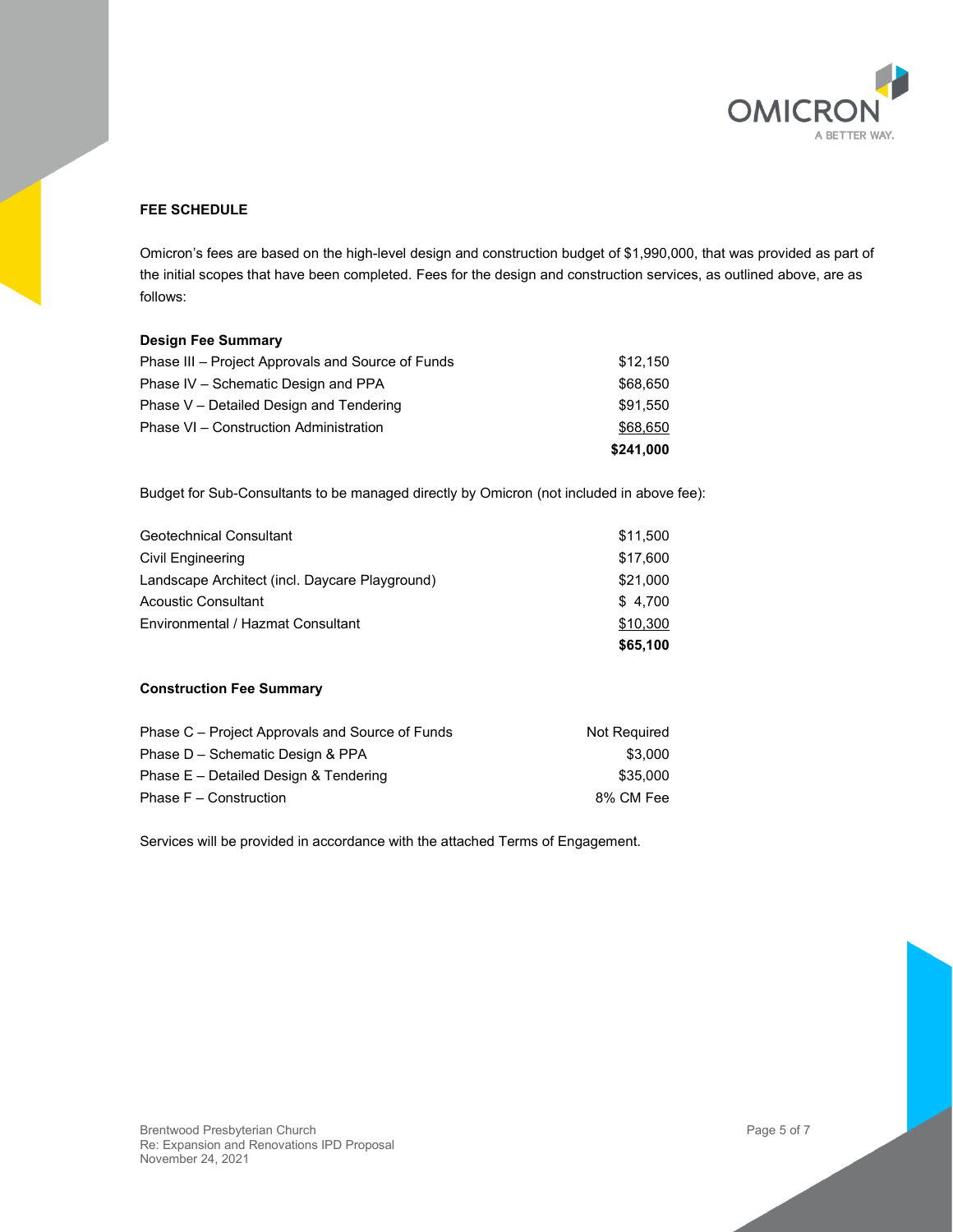

# **ASSUMPTIONS & EXCLUSIONS**

The following specific services are not included within the scope of this fee proposal. Should any of these services be required we would be pleased to provide them on an agreed upon fee, once the scope of these services is known:

- 1. Omicron will seek client approval to engage, under separate contracts, all required consultants including but not limited to Civil Engineering, Landscape Architecture, Acoustic consultant and other specialty consultants, as needed, to complete the design scope and include these costs as disbursements under the Terms of Engagement attached. Fee allowances for these services have been provided in the "Fee Summary."
- 2. This Agreement does not include the costs of any permits, fees or charges required by governmental authorities and other agencies. These may include off-site improvements, environmental assessment forms, audits, impact statements, drainage studies / reports. Since the requirement of these studies is not known until the approval process has begun, we have not included these costs in this Agreement.
- 3. Fire protection consultant to produce any Building Code equivalencies, if required.
- 4. Building Envelope Consulting services, if required.
- 5. The scope of services included in preparing the design documents is based on achieving the Church's approval at each design milestone (schematic and design development; construction documentation; and contract administration). Any additional work resulting from client requested changes after a phase is approved, or for reasons beyond the control of the design team, shall be considered Additional Services and will be billed hourly based on the fair market value of the services provided by the required personnel.
- 6. Preparation, coordination and submittal of the project for LEED® Certification or any other recognized project sustainability or building performance verification program is excluded.
- 7. Furniture, Fixtures and Equipment (FF&E) selection and procurement is excluded.
- 8. Move management services are excluded.
- 9. Construction, Permit, and Sub-Consultant allowances have been estimated based on current market conditions and no allowance for Covid-19 related impacts, escalation, or risk has been allowed for.
- 10. Electrical scope of work, including data and audio-visual, is assumed as rough-in only, unless specified otherwise.
- 11. Construction assumes regular business hours, excluding evening and weekend work.
- 12. Upgrades to existing building electrical work are excluded. It is assumed that the existing services are sufficient for any additional power requirements due to renovations and additional floor area.
- 13. Floor leveling for existing floors is excluded and is assumed to not be required.
- 14. Fire sprinklers are excluded and assumed to not be required.
- 15. Refer to "Conceptual Planning Construction Budget New Addition & Renovations" Letter, issued November 12, 2021 for additional clarifications and assumptions.
- 16. All fees are quoted exclusive of GST and disbursements.

Omicron has been a winner of Canada's Best Managed Companies program since 2009, maintaining Platinum Club member status since 2015. This program recognizes companies that implement world class business practices and create value in innovative ways. We are excited to commit our leadership and managerial strengths to your project.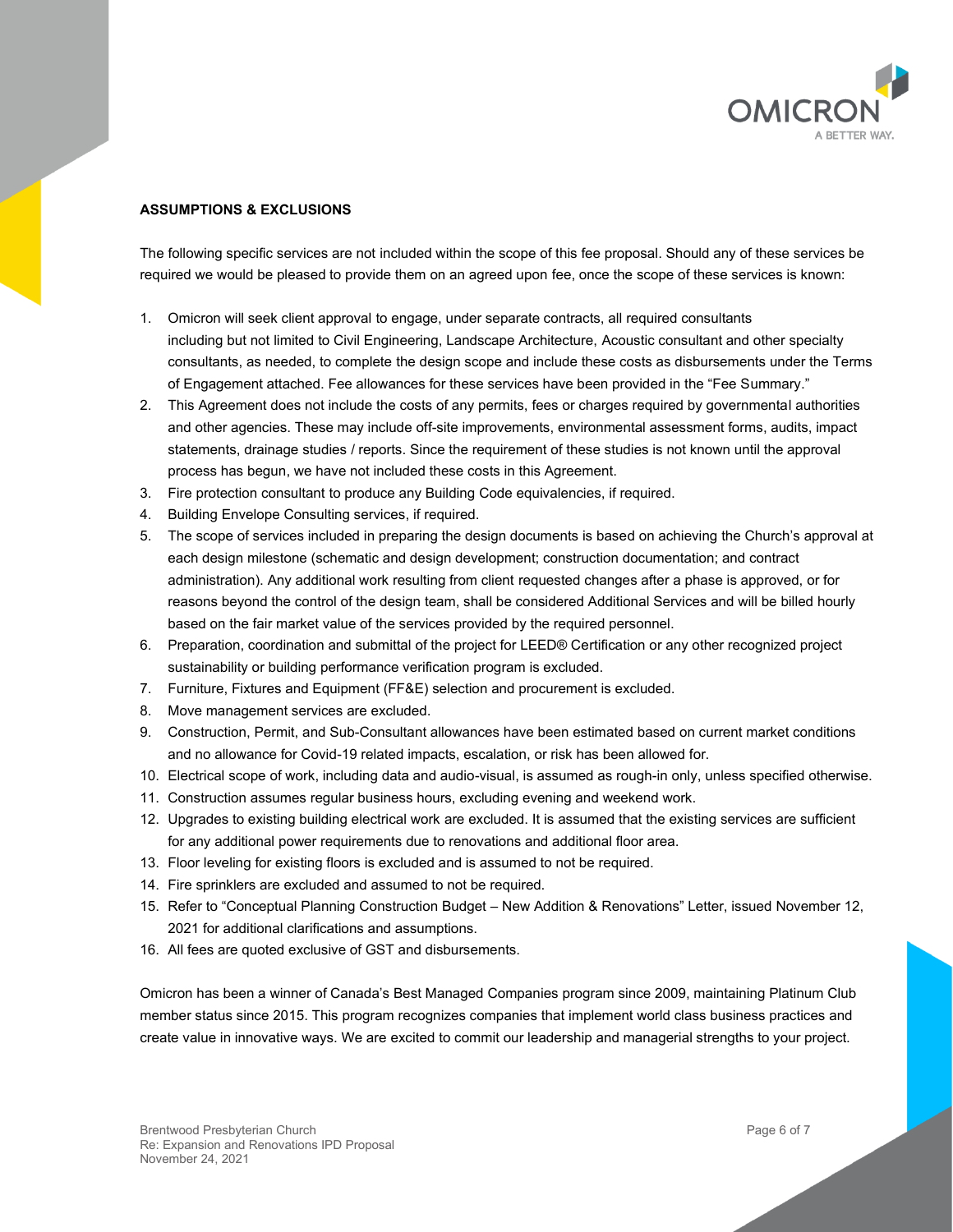

We hope that our proposal is consistent with your requirements. Please do not hesitate to call us at any time should you have any questions.

To accept this proposal, please sign in the space provided, or reference this document in your letter of acceptance.

Yours truly,

# **OMICRON ARCHITECTURE ENGINEERING CONSTRUCTION LTD.**

K. Klunder

Kasha Klunder, BSc. CPM, CAPM, CM-Lean Project Director

Craig Abercrombie, AIBC, AAA Vice President, Design & Engineering

Encl. Terms of Engagement Client Presentation Sheet

Accepted and agreed to:

Rev. Dr. Brian Fraser Brentwood Presbyterian Church Date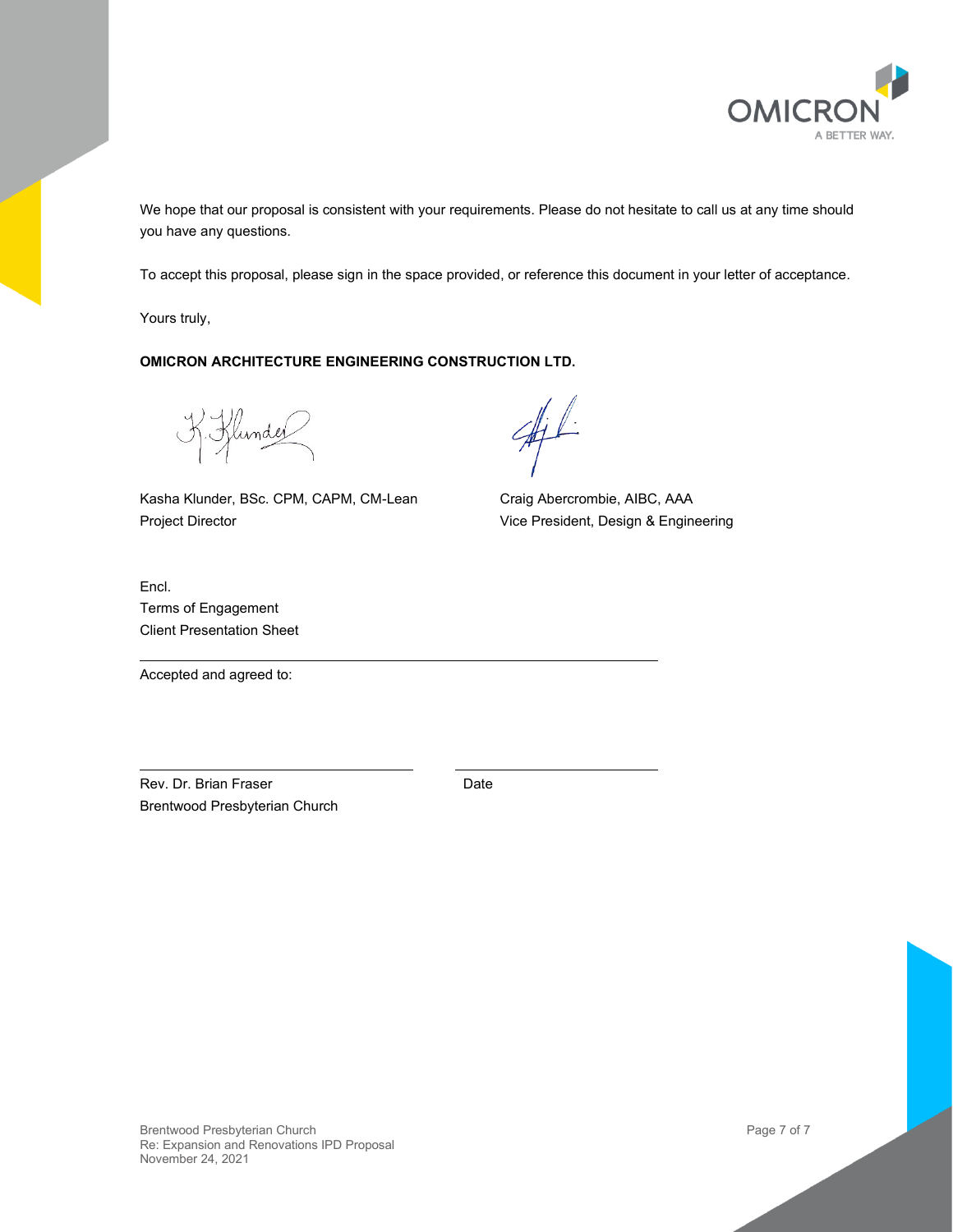

#### **TERMS OF ENGAGEMENT (BRITISH COLUMBIA)**

**PROJECT:** Expansion and Renovations of the Brentwood Presbyterian Church

**CLIENT/OWNER:** Brentwood Presbyterian Church

#### **1. GENERAL**

Omicron Architecture Engineering Construction Ltd. ("Omicron") will render the services, as specified in the attached Scope of Services (the "Services"), to the client for this Project in accordance with the following Terms of Engagement.

For architectural Services, this proposal references and is subject to the definitions and general conditions of the RAIC Canadian Standard Form of Contract for Architectural Services Document Six 2018 Edition as required by the Architectural Institute of British Columbia (AIBC), except to the extent inconsistent with these Terms of Engagement, which govern in the event of a conflict. This contract / proposal is in compliance with the AIBC Bylaws, especially (but not limited to) Bylaw 28: Professional Engagement and Bylaw 34.16: Fees for Architectural Services, and the Code of Ethics.

For engineering Services, this proposal references and is subject to the standard ACEC Document No. 31 contract, except to the extent inconsistent with these Terms of Engagement, which govern in the event of a conflict.

Omicron complies with various provincial licensing and regulatory agencies, as required. For the purposes of these Terms of Engagement, "Omicron" includes all persons employed or engaged by Omicron that provide any of the Services or additional services by or on behalf of Omicron.

#### **2. COMPENSATION**

Omicron will invoice for Services on a monthly basis for the percentage of work complete and are due when presented. You must notify Omicron of any errors or omissions regarding invoices within five days of receiving the invoice, failing which the invoices will be conclusively deemed correct and payable in full. Payments are to be made in full within thirty days of the date of the invoice and made payable to Omicron Canada Inc., the parent company of Omicron.

Interest will be charged at a rate of 4% above prime rate charged by the Royal Bank of Canada on overdue invoices.

All charges will be payable in Canadian funds.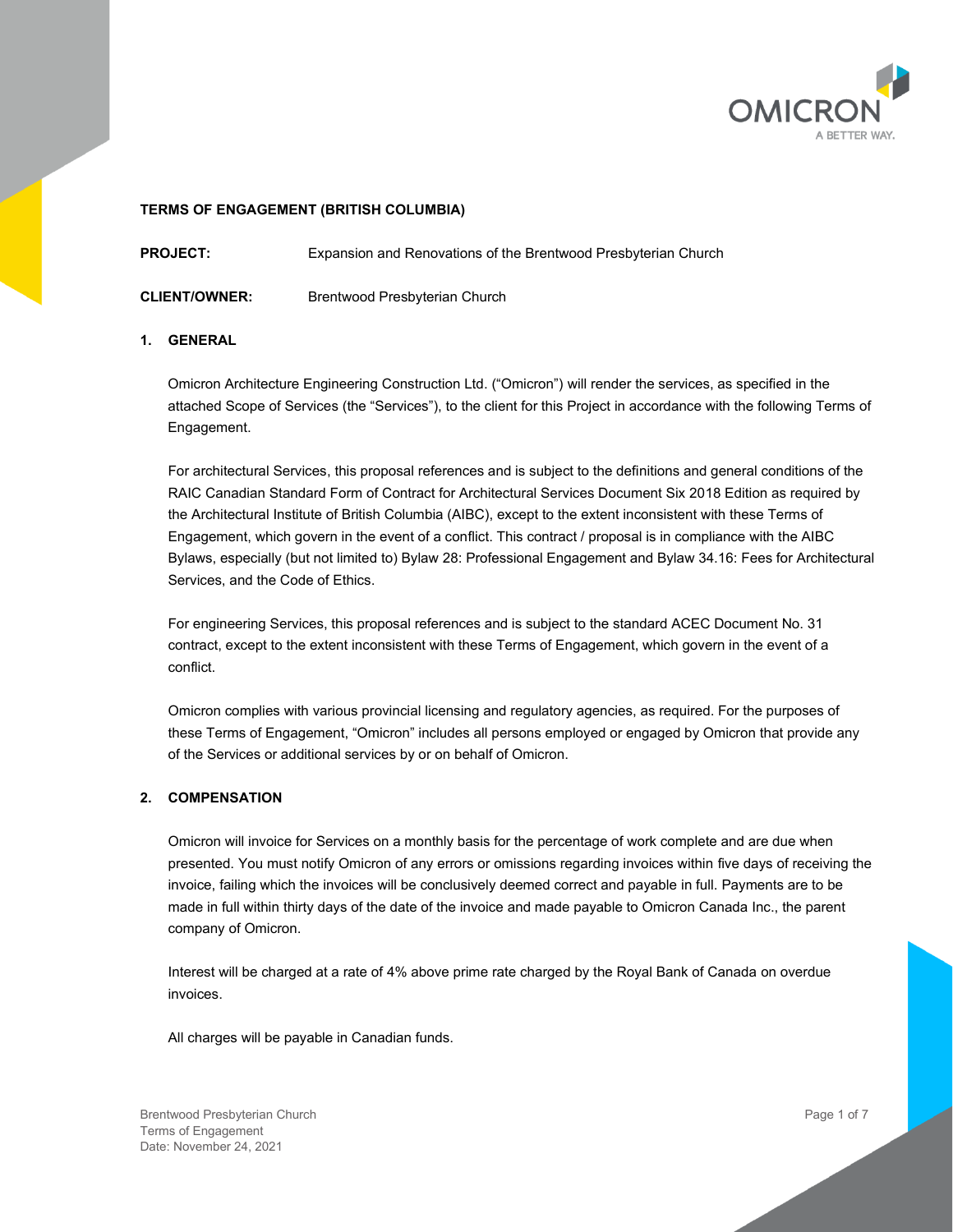

All disbursements and expenses incurred by Omicron in providing the Services, including those listed below will be charged at Omicron's cost (both direct and indirect) plus an administrative fee of 10%:

- Travel costs including vehicle mileage as per current Canada Revenue Agency rates.
- Courier, printing, copying and plotting costs.
- Telephone and mobile phone charges for calls outside of Canada
- Processing costs for job-related photography.
- Project promotional material, perspectives, renderings, models, etc.
- Staff costs (at current hourly rates) for negotiation with Authorities Having Jurisdiction for obtaining Re-zoning and/or Development Permits.
- Permit fees.
- Parking.
- Project specific equipment and miscellaneous direct project charges.

Additional services and scope changes requested or required during the project will be invoiced in accordance with the Standard Hourly Rate Schedule as listed below (which is subject to a regular annual review and adjustment by Omicron):

| <b>Architecture</b>                         | <b>Rate</b> | <b>Engineering</b>                    | <b>Rate</b> |
|---------------------------------------------|-------------|---------------------------------------|-------------|
| Architectural Principal / Director / VP     | \$240.00    | Engineering Principal / Director / VP | \$240.00    |
| <b>Managing Architect</b>                   | \$210.00    | <b>Managing Engineer</b>              | \$210.00    |
| Architect / Project Manager                 | \$185.00    | Sr. Engineer (15-20 years)            | \$170.00    |
| Technical Lead Architect (10-20 years)      | \$150.00    | Supervisory Engineer (10-15 years)    | \$155.00    |
| Intermediate Architect / Project Manager    | \$160.00    | Project Engineer (5-9 years)          | \$145.00    |
| Lead Architect (5-9 years) / Int. ID Design | \$135.00    | Engineer                              | \$130.00    |
| <b>Production Architect</b>                 | \$120.00    | <b>EIT</b>                            | \$110.00    |
| Jr. Production Arch / Jr. ID                | \$100.00    |                                       |             |

| Technicians                  | <b>Rate</b> | <b>Support Staff</b>               | <b>Rate</b> |
|------------------------------|-------------|------------------------------------|-------------|
| <b>Managing Technologist</b> | \$170.00    | Corporate Management Support Staff | \$185.00    |
| Technologist IV              | \$155.00    | Sr. Support Staff                  | \$100.00    |
| Technologist III             | \$145.00    | Int. Support Staff                 | \$90.00     |
| Technologist II              | \$130.00    | <b>Support Staff</b>               | \$80.00     |
| Technologist                 | \$110.00    |                                    |             |
| Jr. Technologist             | \$100.00    |                                    |             |
| Jr. Technician               | \$90.00     |                                    |             |

The above rates include all employee's wages, payroll burdens, company overhead and profits, but do not include applicable taxes.

No deduction or set-off shall be made by the Client from Omicron's compensation on account of allegations or actual negligence errors or omissions in performance of any Services.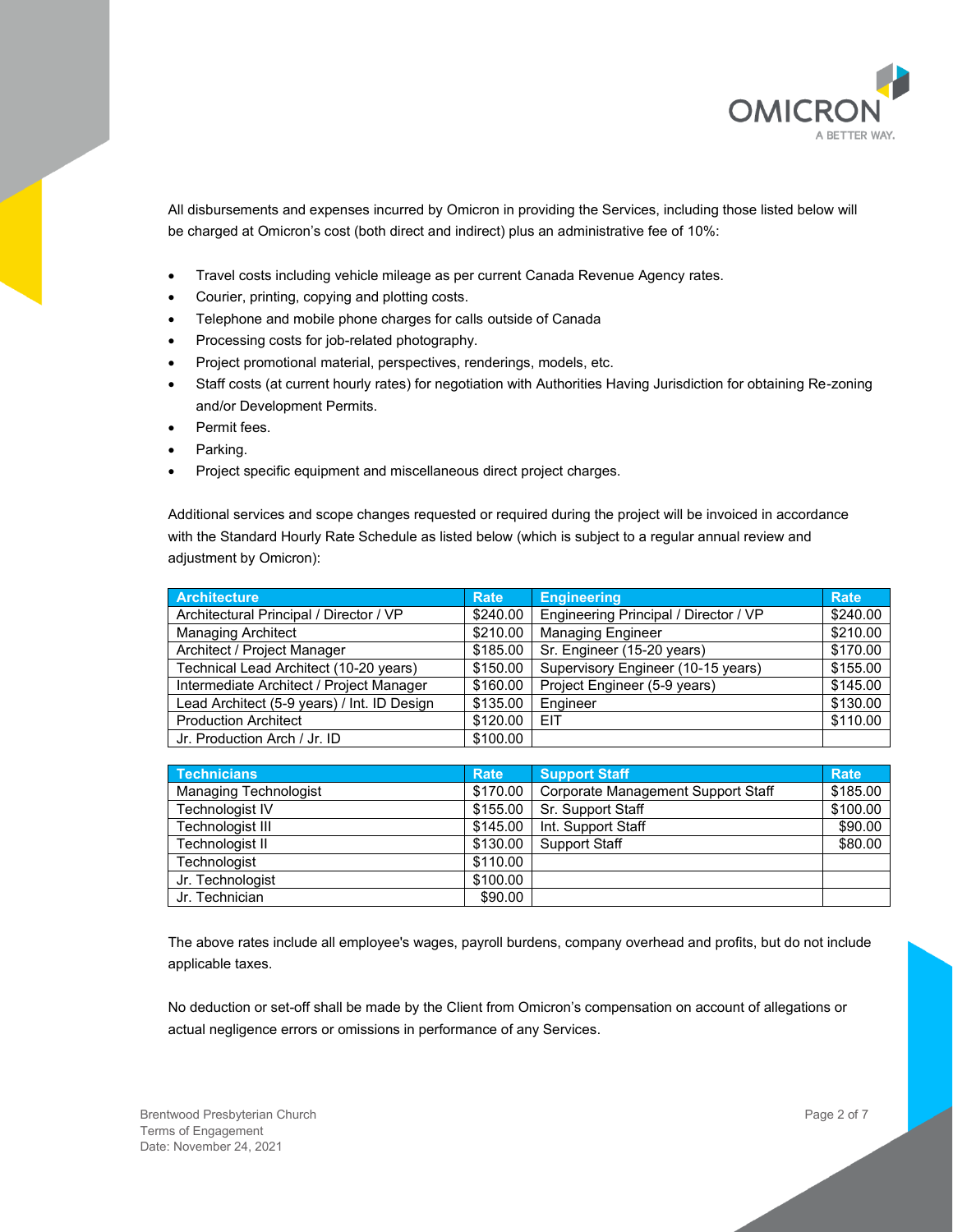

#### **3. REPRESENTATIVES**

Each party shall designate a representative who is authorized to act on behalf of that party and receive notices under this Agreement.

#### **4. SUSPENSION AND TERMINATION**

Subject to entering into a more formal contract to provide the Services, either party may terminate this engagement without cause upon thirty (30) days' notice in writing. On termination by either party under this paragraph, the Client shall forthwith pay to Omicron its charges for the Services performed, including all disbursements, expenses and other charges incurred by Omicron in relation to this Project.

If either party breaches these Terms of Engagement, the non-defaulting party may terminate this engagement if, after giving seven (7) days' notice to remedy the breach, the defaulting party has not remedied the breach. On termination by Omicron under this paragraph, the Client shall forthwith pay to Omicron its charges for the Services performed to the date of termination, including all fees, disbursements, expenses and other charges for this Project, plus a reasonable amount as determined by Omicron for the loss of profit resulting from the breach and termination. Nothing in this paragraph limits Omicron's right to claim or receive damages resulting from a breach of contract by the Client.

#### **5. ENVIRONMENTAL**

The Services, including any field investigation and recommendations that are part of the Services (or any additional services), will not address or evaluate potentially hazardous materials or contaminants, pollution of soil or pollution of groundwater. Omicron is not responsible for any such issues and has no duty to warn or identify such issues or provide any advice related to the remediation of them. The Client will appoint appropriate independent environmental consultants for all environmental, hazardous materials or contaminant related issues, and will do so immediately when advised or required to do so by Omicron during or after the field work phase.

#### **6. PROFESSIONAL RESPONSIBILITY**

In performing the Services, Omicron will provide and exercise the standard of care, skill and diligence required by customarily accepted professional practices and procedures normally provided in the performance of the Services at the time and the location in which the Services are performed. Omicron will not be required to provide any services or functions other than the Services and other than as expressly required under these Terms of Engagement. Omicron will not be liable or responsible to the Client or to any other party for failing to recommend or perform any function or services outside or additional to the Services. The Client agrees to indemnify and hold harmless Omicron from and against any and all claims, actions, causes of action, demands, obligations, liabilities, losses or expenses that may be made or claimed against Omicron by any party or incurred by Omicron arising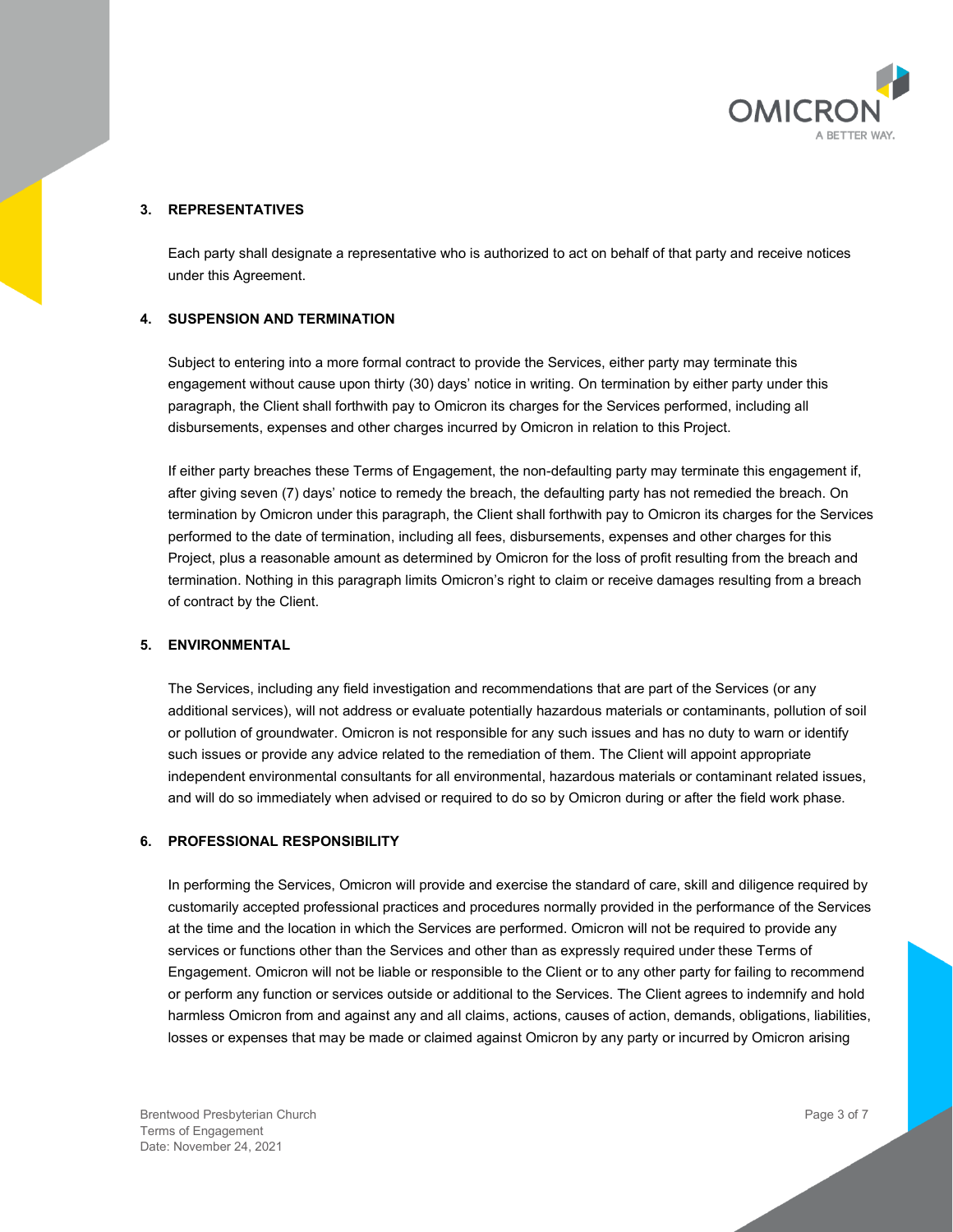

from, related to or connected with any allegation or claim that Omicron failed to perform any function or services outside of or additional to the Services.

It is the Client's responsibility to provide full information required by Omicron to provide the Services and to respond to Omicron in a timely way with respect to any requests for clarification or further information pertaining to any matter related to the Services. Such information may include surveys, subsurface, geotechnical, environmental or hazardous materials investigations, specialists' reports, and tests.

#### **7. LIMITATION OF LIABILITY**

Omicron Canada Inc. and its related and affiliated companies carry certain Commercial General Liability Insurance and Professional Liability Insurance, certificates of which are available on request.

Notwithstanding anything in these Terms of Engagement or any rule of law or professional practice, Omicron shall not be responsible or liable for:

- a) the failure of the Client, a contractor retained by the Client or by Omicron at the request of the Client, to perform any work required for the Project in accordance with the applicable Contract Documents;
- b) the design of or defects in equipment supplied or provided by the Client or any other person for incorporation into the Project;
- c) the accuracy or completeness of any construction cost estimates;
- d) the accuracy or completeness of any energy modelling or future energy consumption or charges;
- e) any issues related to zoning, land use restrictions or regulations or other matters within the power of an authority having jurisdiction over the Project or the construction of the Project;
- f) any environmental hazard or harm, hazardous materials or contaminants, pollution of soil or pollution of groundwater, including any cross-contamination resulting from subsurface investigations;
- g) any damage to subsurface structures and utilities, regardless of whether they were identified and located by the Client or Omicron or not at all;
- h) any Project decisions made by the Client, or the Clients omission to make any Project decisions, if the decision or omission was made without the advice of Omicron or was contrary to or inconsistent with Omicron's advice;
- i) any consequential or indirect loss, injury or damages suffered by the Client, including but not limited to loss of use, earnings and business interruption, whether caused by an error or omission of Omicron or otherwise;
- j) the distribution or disclosure of any document, information or report prepared by or on behalf of Omicron for the exclusive use of the Client unless that distribution or disclosure was approved by Omicron in writing;
- k) control, charge, supervision or responsibility for construction means, methods, sequences or procedures or for safety precautions in relation to the work or the Project.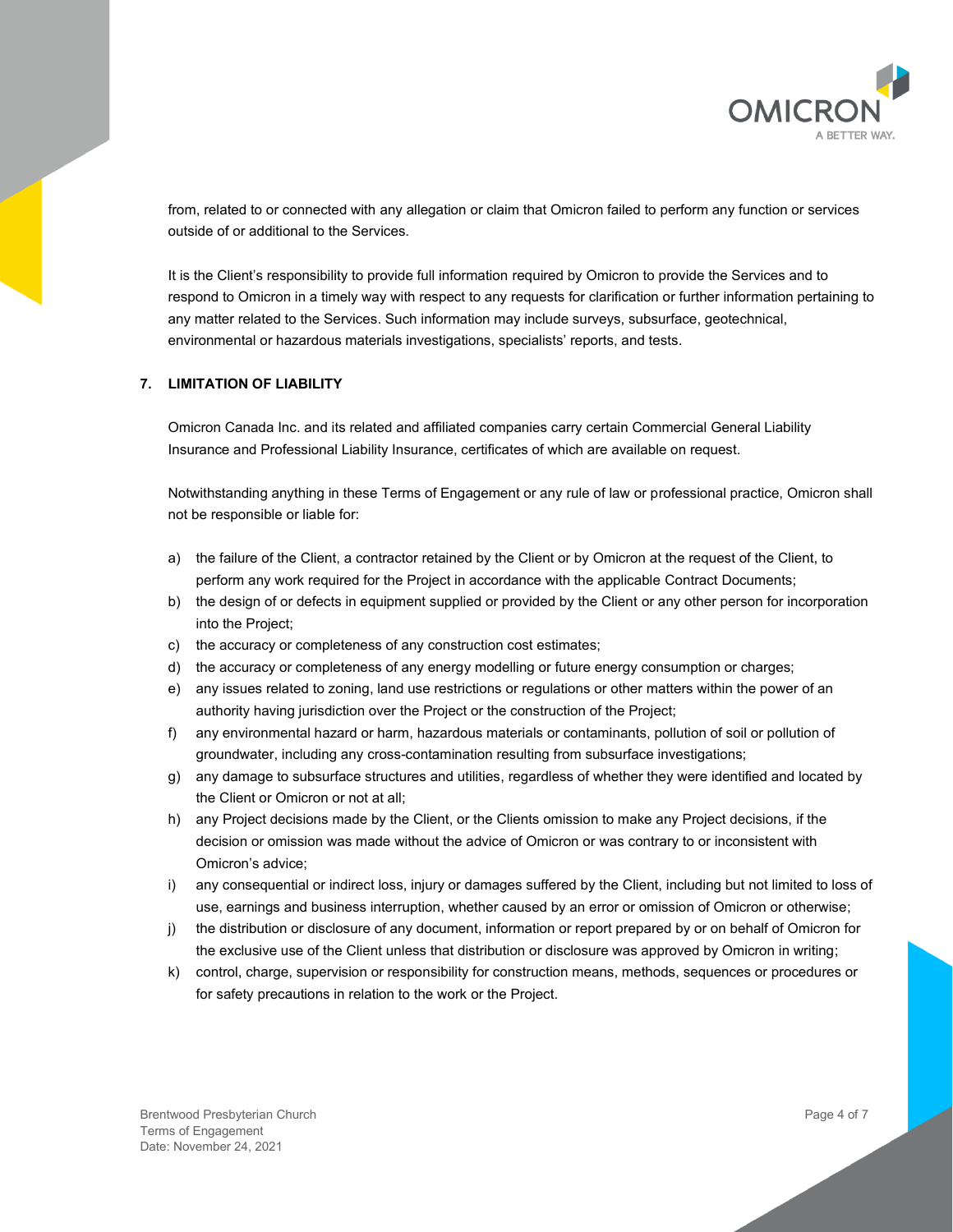

The Client agrees to indemnify and hold harmless Omicron from and against any and all claims, actions, causes of action, demands, obligations, liabilities, losses or expenses that may be made or claimed against Omicron by any party or incurred by Omicron arising from, related to or connected with any of the items listed in (a) through (k), above.

Where the Project will be subject to the LEED certification process, the Client understands that processes and procedures are determined by the reviewing body and not Omicron, are outside of Omicron's control and may not be uniformly or predictably implemented, and may be subject to change. Further, LEED certification will require input and effort from the Client, as well as from other consultants, contractors and parties associated with the Project that are not parties to this agreement. Omicron makes no warranty or assurance that LEED certification will be attained for the Project and the Client releases Omicron from any claim (as defined below) arising out of or related to the failure of the Project to attain or retain any expected LEED certification.

In consideration of the premises and of provision of the Services by Omicron to the Client, the Client agrees that any and all claims actions, causes of action, demands which it has or hereafter may have against Omicron in any way arising out of or related to Omicron's duties and responsibilities related to the Services or any additional services (hereinafter referred to as "claims" or "claim"), whether such claims sound in contract or in tort, shall be limited to the amount of coverage as provided by Omicron's professional liability insurance or indemnity against errors and omissions in effect at the date of execution of this agreement, including the deductible portion thereof, and to the extent only that such insurance or indemnity is available to Omicron to satisfy such claims at the time that the claims are made.

Omicron's liability for all claims of the Client arising out of this agreement shall absolutely cease to exist after a period of two (2) years from the date of:

- a) substantial performance of the work on the Project (as defined in the *Builders Lien Act*),
- b) suspension or abandonment of the Project,
- c) termination of Omicron's Services, or
- d) expiry of the limitation period for claims prescribed by any statute of the province or territory of the Place of the Work,

whichever shall first occur, and following the expiration of such period, the Client shall have no claim whatsoever against Omicron. The liability of Omicron with respect to any claims arising out of or related to this agreement or the Services shall be absolutely limited to direct damages arising out of Omicron's Services rendered under this agreement, and Omicron shall bear no liability whatsoever for any consequential loss, injury or damage incurred by the Client, including but not limited to claims for loss of profits and loss of markets.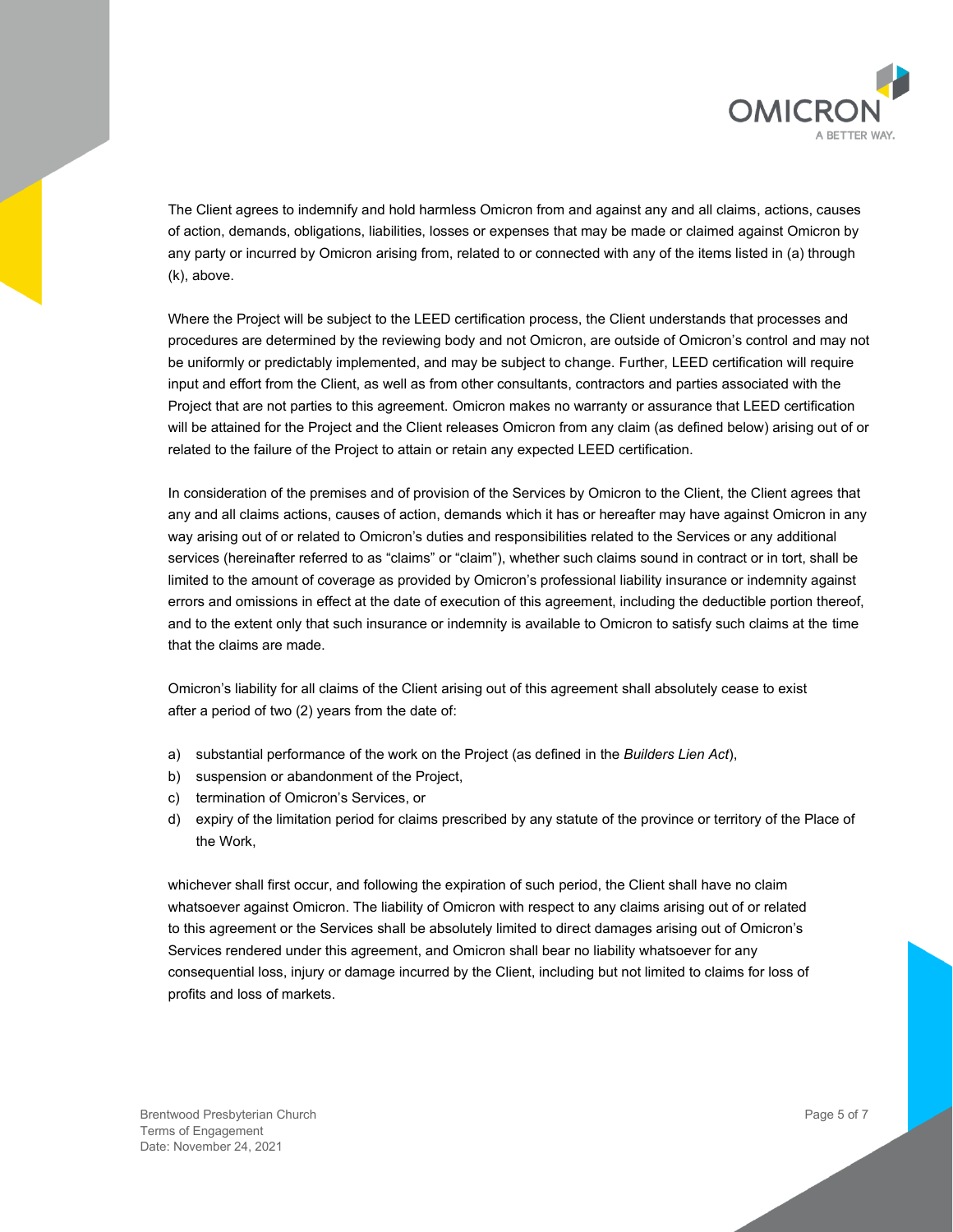

# **8. DOCUMENTS**

All of the documents (including without limitation drawings and specifications) prepared by Omicron or on behalf of Omicron in connection with the Project are instruments of service for the execution of the Project. Omicron retains the property and copyright in these documents, whether the Project is executed or not. These documents may not be used on any other project or to modify or renovate the Project without the prior written agreement of Omicron.

#### **9. PHOTOGRAPHY**

Omicron will take professional photographs of the Project during construction and upon completion. Omicron, its employees, agents, or authorized representatives may reproduce, publish, and display the photographs in Omicron marketing materials, including on the company websit[e www.omicronaec.com.](http://www.omicronaec.com/) Omicron will own the all rights, or in the alternative an exclusive license, to the photographs. A separate license agreement for the Client's use or display of such photographs may be arranged with the photographer with the written consent of Omicron.

# **10. FIELD SERVICES**

Where applicable, field services recommended for the Project are the minimum necessary, in the sole and absolute discretion of Omicron, to observe whether the work of a contractor retained by the Client is being carried out in general conformity with the intent of the Services. Any reduction from the level of Services recommended or changes made to the scope of work without the authorization of the Architect or Engineer, will result in Omicron withholding certifications for the work. Omicron shall not be required to make exhaustive or continuous on-site or field reviews and no field review will be required by Omicron other than those determined appropriate by Omicron in its sole and absolute discretion.

#### **11. DISPUTE RESOLUTION**

If requested in writing by either the Client or Omicron, the parties shall make a good faith attempt to resolve any dispute between them arising out of or in connection with this Agreement or the Services by entering into structured non-binding negotiations with the assistance of a mediator on a without prejudice basis. The mediator shall be appointed by agreement of the parties. If a dispute cannot be settled within a period of thirty (30) calendar days with the mediator, either party may give notice requiring that the dispute be referred to and finally resolved by arbitration under the rules of the British Columbia International Commercial Arbitration Centre or by an arbitrator appointed by agreement of the parties or by reference to a Judge of the Provincial Court of British Columbia.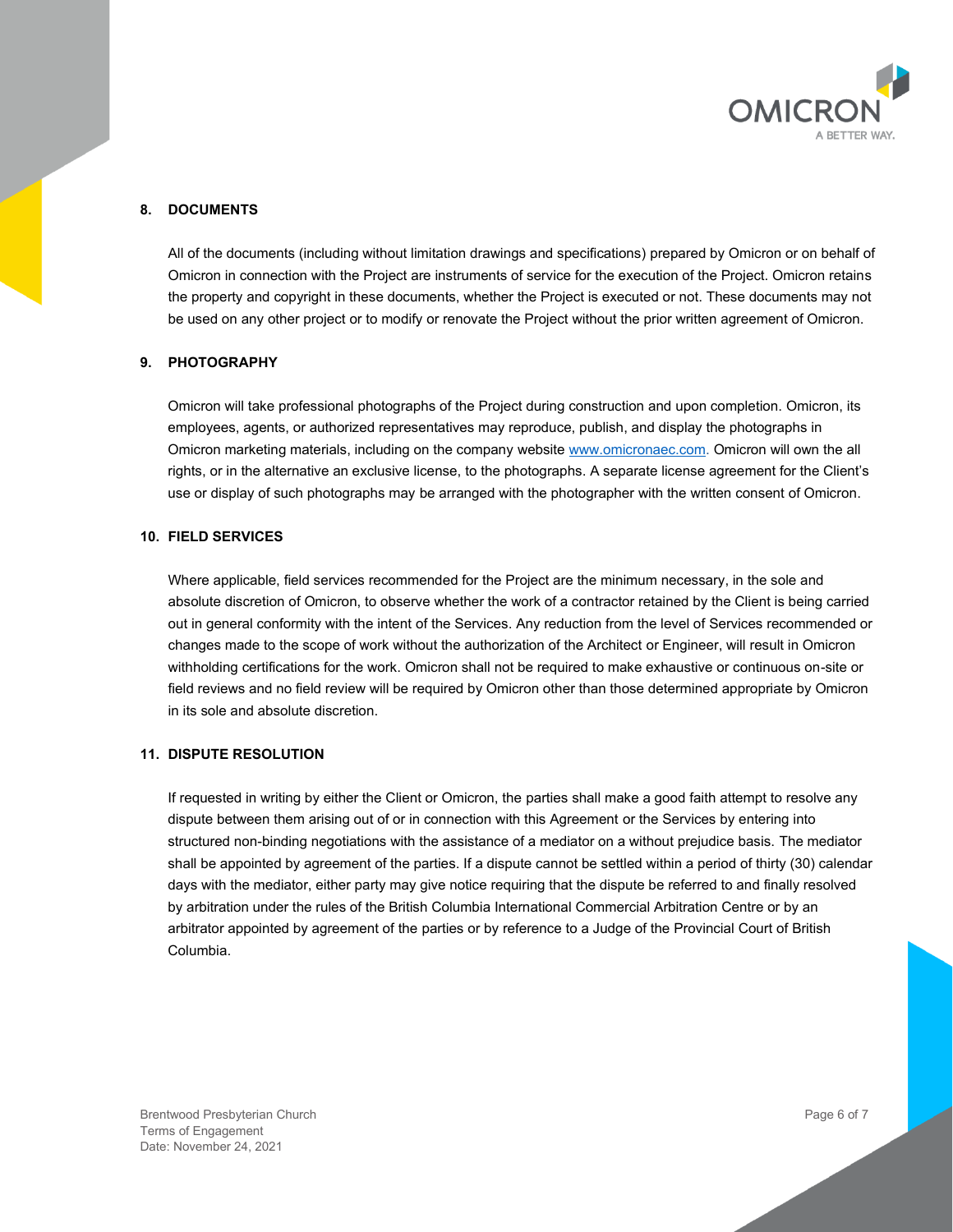

# **12. CERTIFICATE FOR PAYMENT (optional service)**

If certification of payments to one or more contractors by Omicron is within the scope of Services, the issuance of a certificate of payment shall constitute a representation by Omicron to the Client, based on Omicron's field review and a review of the contractor's schedule of values and application for payment, that the Work has progressed to the approximate value indicated; and that to the best of Omicron's knowledge, information and belief, the Work observed during the course of field review is in general conformity with the contract documents without any obvious defects or deficiencies of which Omicron is awared.

Omicron shall not be required to interpret or provide advice on the terms of any contract between the Client and any third party, including any contractor. The issuance of the certificate for payment shall not be or amount to any other representation or warranty by Omicron and, in particular, will not be a representation that Omicron has made any examination to ascertain how and for what purpose the contractor has used the monies paid on account of the contract price, or that the contractor has discharged the obligations imposed on the contractor by law or under a contract between the Client and the contractor, or requirements of the Workplace Safety Insurance Board or Workers Compensation Boards, or other applicable statute, non-compliance with which may render the Client personally liable for the contractor's default. Nothing in these Terms of Engagement will allow the Client to pursue any claim against Omicron on account of or related to payments made to a contractor by the Client that are in excess of amounts owing the Omicron under the terms of any contract between the Client and a contractor.

# **13. LIEN ACT OBLIGATIONS**

Regardless of Omicron's role as payment certifier, the Client is responsible for fulfilling the Payment Certifier obligations with regard to applicable lien legislation holdback release.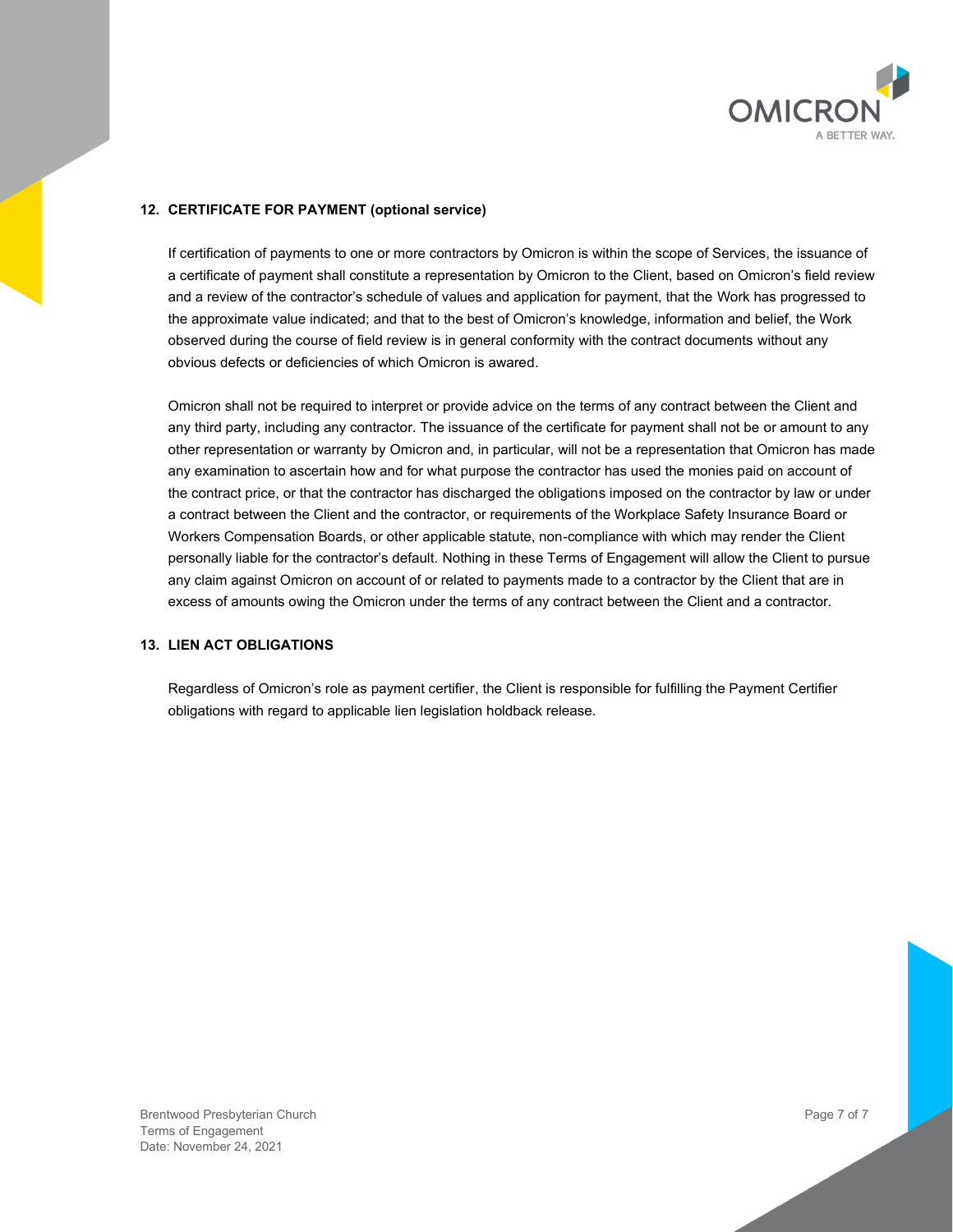

|  | ١r<br>o<br>۰, |  |
|--|---------------|--|

# **CLIENT PRESENTATION SHEET**

**Project: BRENTWOOD PRESBYTERIAN CHURCH RENOVATIONS Address: 1600 Delta Avenue, Burnaby, BC**

# **Conceptual Planning Budget - Executive Cost Summary 24-Nov-21**

| <b>Construction Item</b>                                        | <b>Amount</b> |
|-----------------------------------------------------------------|---------------|
|                                                                 |               |
| \$<br><b>Preconstruction Fee</b>                                | 38,000        |
| General Requirements based on 5 mos construction schedule<br>\$ | 226,000       |
| \$<br><b>Construction Cost - TI Scope</b>                       | 1,560,000     |
| \$<br>Construction Management Fee (8%)                          | 143,000       |
| \$<br>Subtrade Bonding Allowance                                | 16,000        |
| <b>Construction Insurance Allowance</b><br>\$                   | 7,000         |
|                                                                 |               |
| <b>Total Cost for Construction \$</b>                           | 1,990,000     |

| <b>Design (ASME) and Project Management Fees</b>  |                                                               | <b>Amount</b> |
|---------------------------------------------------|---------------------------------------------------------------|---------------|
|                                                   |                                                               |               |
| Phase III - Project Approvals and Source of Funds | \$                                                            | 12,150        |
| Phase IV - Schematic Design & PPA                 | \$                                                            | 68,650        |
| Phase V - Detailed Design & Tendering             | \$                                                            | 91,550        |
| Phase VI - Construction Administration            | \$                                                            | 68,650        |
|                                                   |                                                               |               |
|                                                   | <b>Total Cost for Design (ASME) and Project Management \$</b> | 241,000       |

| Allowances for Sub-Consultants to be managed directly by Omicron (not included in above fees) | <b>Amount</b> |
|-----------------------------------------------------------------------------------------------|---------------|
|                                                                                               |               |
| <b>Geotechnical Consultant</b>                                                                | \$<br>11,500  |
| Civil Engineering                                                                             | \$<br>17,600  |
| Landscape Architect (incl. Daycare Playground)                                                | \$<br>21,000  |
| <b>Acoustic Consultant</b>                                                                    | \$<br>4,700   |
| Environmental / Hazmat Consultant                                                             | \$<br>10,300  |
|                                                                                               |               |
| <b>Total Allowances for Sub-Consultants \$</b>                                                | 65,100        |

| <b>Project &amp; ContingenciesContingencies</b> | <b>Amount</b> |
|-------------------------------------------------|---------------|
| <b>Permits and Authorities</b>                  | 90,000        |
| Design/Scope/Budget Variance @ +/- 20% \$       | 398,000       |
| Construction Contingency @ 10% \$               | 238,800       |
| <b>Total Contingencies \$</b>                   | 726,800       |
| <b>PROJECT TOTAL \$</b>                         | 3,022,900     |

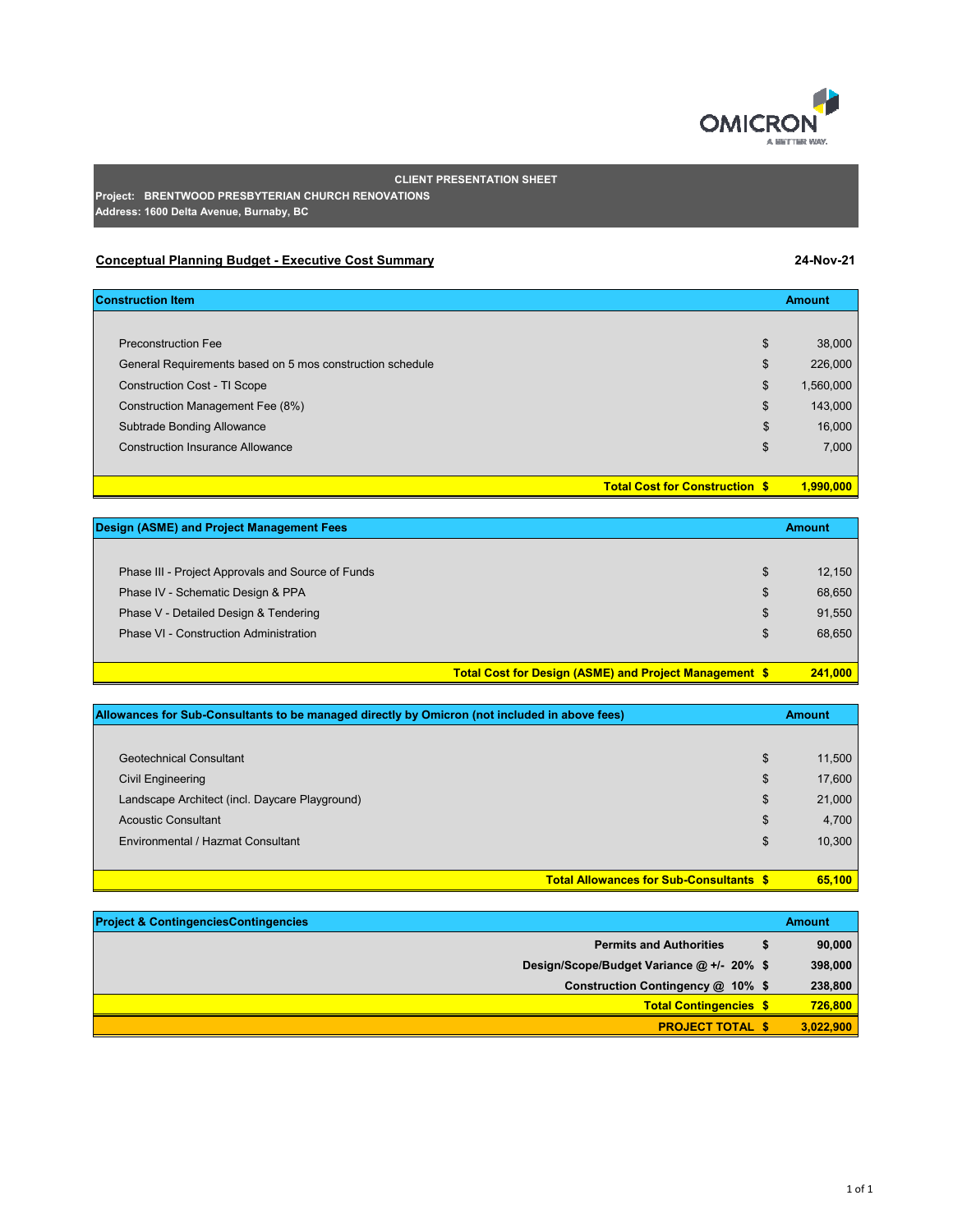

# **BRENTWOOD PRESBYTERIAN CHURCH RENOVATIONS**

| <b>ESTIMATE SUMMARY</b>                                                                                                                                           | Qty      | Unit            |          | <b>TOTALS</b>   |
|-------------------------------------------------------------------------------------------------------------------------------------------------------------------|----------|-----------------|----------|-----------------|
|                                                                                                                                                                   |          |                 |          |                 |
| <b>Div 02 - Demolition</b>                                                                                                                                        |          | 1 <sub>LS</sub> | \$<br>\$ | 28,983          |
| 02 41 13 Selective Site Demolition - Concrete Sidewalks, Front Bridge, Basement Wall<br>02 42 13 Deconstruction of Buildings - Front Façade of Existing Structure | 650 sf   |                 | \$       | 13,000<br>7,150 |
| 02 42 13 Deconstruction of Buildings - Temporary Bracing (both levels)                                                                                            |          | 64 LF           | \$       | 4,608           |
| 02 42 13 Deconstruction of Buildings - Interior Staircase                                                                                                         |          | 1 <sub>LS</sub> | \$       | 1,950           |
| 02 42 13 Deconstruction of Buildings - Wall at Stage                                                                                                              | 650 SF   |                 | \$       | 2,275           |
| 02 60 00 Contaminated Site Material Remediation - excluded; to be drawn from Contingency                                                                          |          |                 |          |                 |
| 02 80 00 Facility Remediation - Asbestos, Lead, etc. - excluded; to be drawn from Contingency                                                                     |          |                 |          |                 |
|                                                                                                                                                                   |          |                 |          |                 |
| <b>Div 03 - Concrete</b>                                                                                                                                          |          |                 | \$       | 81,137          |
| 03 11 13 Concrete Forming - Footings                                                                                                                              |          | <b>78 LF</b>    | \$       | 5,070           |
| 03 11 13 Concrete Forming - Elevator Base                                                                                                                         |          | 1 <sub>LS</sub> | \$       | 3,500           |
| 4 11 13 Concrete Forming - Walls                                                                                                                                  | 936 SF   |                 | \$       | 29,952          |
| 51113 Concrete Forming - Retaining Walls                                                                                                                          | 144 SF   |                 | \$       | 6,768           |
| 03 15 00 Concrete Accessories - Waterstops, Construction Joints, Anchors                                                                                          |          | <b>78 LF</b>    | \$       | 7,410           |
| 03 20 00 Concrete Reinforcing                                                                                                                                     | 1,160 SF |                 | \$       | 8,874           |
| 03 30 00 Cast-In-Place Concrete (excludes site concrete)                                                                                                          |          | 65 m3           | \$       | 14,625          |
| 03 35 00 Concrete Finishing                                                                                                                                       | 550 SF   |                 | \$       | 3,438           |
| 03 81 00 Concrete Cutting and Coring                                                                                                                              |          | 1 <sub>LS</sub> | \$       | 1,500           |
| Div 05 - Metals                                                                                                                                                   |          |                 | \$       | 12,000          |
| 05 52 00 Metal Railings Allowance                                                                                                                                 |          | 1 <sub>LS</sub> | \$       | 12,000          |
|                                                                                                                                                                   |          |                 |          |                 |
| Div 06 - Rough and Finish Carpentry                                                                                                                               |          |                 | \$       | 73,444          |
| 06 10 00 Interior Rough Carpentry - Wall Framing (main)                                                                                                           |          | 70 LF           | \$       | 4,550           |
| 06 10 00 Interior Rough Carpentry - Floor Infill Sheathing and I-Joists                                                                                           |          | $18S$ F         | \$       | 3,960           |
| 06 10 00 Interior Rough Carpentry - Stage Construction (main)                                                                                                     | 308 SF   |                 | \$       | 13,860          |
| 06 10 00 Interior Rough Carpentry - Elevator Shaft Construction                                                                                                   | 384 SF   |                 | \$       | 11,520          |
| 06 10 00 Interior Rough Carpentry - Wall Framing (basement)                                                                                                       | 378 LF   |                 | \$       | 24,570          |
| 06 10 00 Exterior Rough Carpentry - Roof Trusses                                                                                                                  |          | 10 EA           | \$       | 3,500           |
| 06 10 00 Exterior Rough Carpentry - Roof Trusses (Labour)                                                                                                         |          | 60 MH           | \$       | 4,200           |
| 06 10 00 Exterior Rough Carpentry - Sheathing                                                                                                                     |          | 20 EA           | \$       | 1,200           |
| 06 10 00 Exterior Rough Carpentry - Exterior Walls (Extension Area)                                                                                               |          | <b>78 LF</b>    | \$       | 6,084           |
|                                                                                                                                                                   |          |                 |          |                 |
| Div 06 - Architectural Casework<br>06 41 00 Interior Wood Casework - Sanctuary Storage (12' x 12' Storage)                                                        | 144 SF   |                 | \$<br>\$ | 38,688<br>3,456 |
| 06 41 00 Interior Wood Casework - Minister Office                                                                                                                 | 111 SF   |                 | \$       | 2,664           |
| 06 41 00 Interior Wood Casework - Green Room                                                                                                                      |          | 98 SF           | \$       | 2,352           |
| 06 41 00 Interior Wood Casework - Daycare Office                                                                                                                  |          | 75 SF           | \$       | 1,800           |
| 06 41 00 Interior Wood Casewoork - Daycare Space                                                                                                                  | 1,184 SF |                 | \$       | 28,416          |
|                                                                                                                                                                   |          |                 |          |                 |
| <b>Div 06 - Finish Carpentry</b>                                                                                                                                  |          |                 | \$       | 5,400           |
| 06 46 00 Wood Trim                                                                                                                                                |          | 27 EA           | \$       | 5,400           |
|                                                                                                                                                                   |          |                 |          |                 |
| Div 06 - Millwork                                                                                                                                                 |          |                 | \$       | 21,300          |
| Allowance for new kitchen including island & counters                                                                                                             |          | $1$ Is          | \$       | 10,000          |
| Allowance for new kitchenette/coffeee station including counter - ticket booth                                                                                    |          | $1$ Is          | \$       | 6,500           |
| Allowance for washroom counters                                                                                                                                   |          | 4 Is            | \$       | 4,800           |
| <b>Div 07 - Dampproofing &amp; Waterproofing</b>                                                                                                                  |          |                 | \$       | 6,583           |
| 07 11 13 Bituminuous Dampproofing (Footings & Concrete Walls)                                                                                                     | 1,200 SF |                 | \$       | 5,340           |
| 07 13 13 Bituminuous Sheet Waterproofing (Roof)                                                                                                                   | 452 SF   |                 | \$       | 1,243           |
|                                                                                                                                                                   |          |                 |          |                 |
| Div 07 - Thermal Insulation                                                                                                                                       |          |                 | \$       | 25,068          |
| 07 21 16 Batt Insulation (Exterior Walls @ Narthex and Basement)                                                                                                  | 6,000 SF |                 | \$       | 21,000          |
| 07 22 16 Roof Spray Insulation                                                                                                                                    | 452 SF   |                 | \$       | 4,068           |
|                                                                                                                                                                   |          |                 |          |                 |
| <b>Div 07 - Weather Barriers</b>                                                                                                                                  |          |                 | \$.      | 32,305          |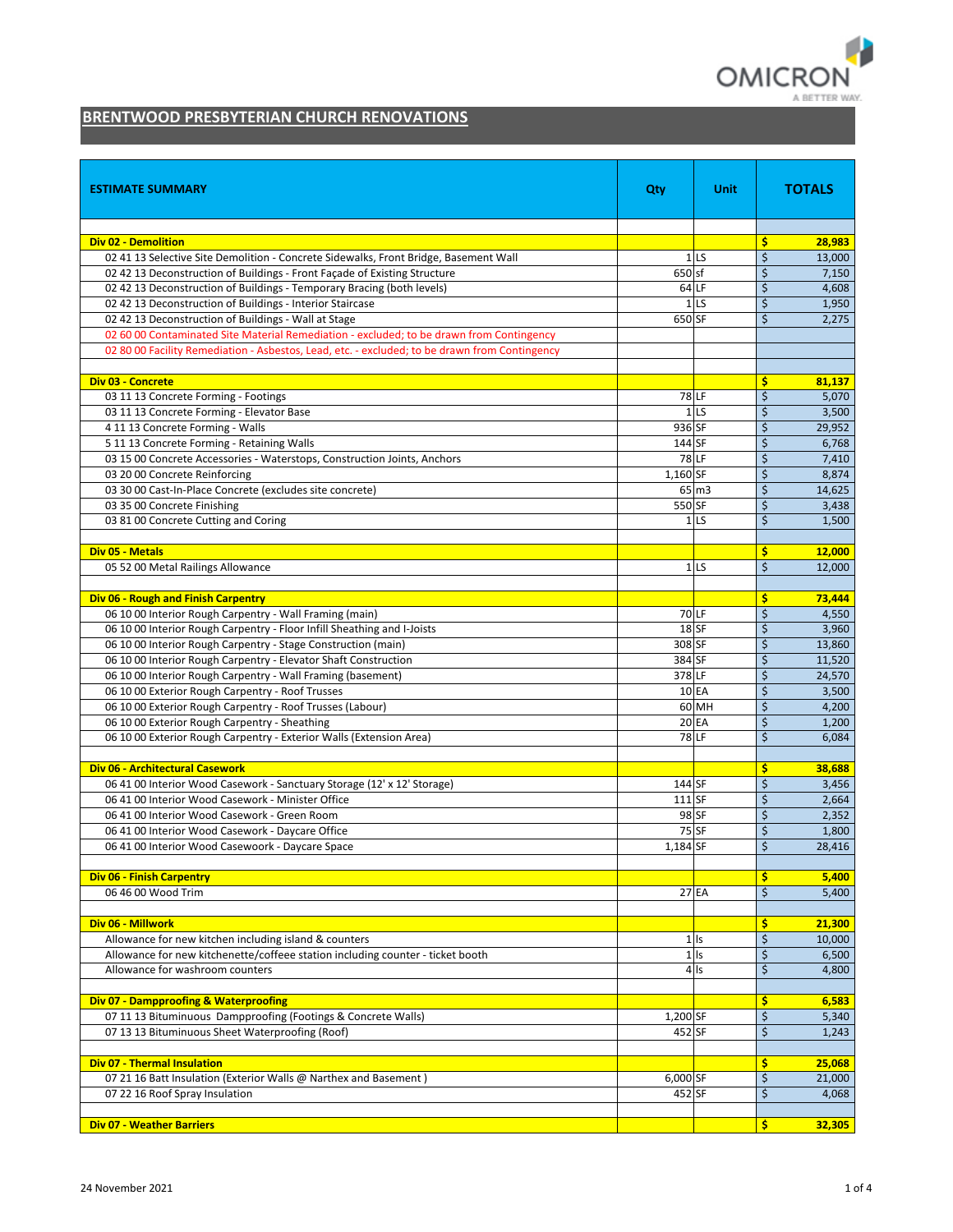

| <b>ESTIMATE SUMMARY</b>                                                                                          | Qty        | Unit            |                         | <b>TOTALS</b>   |
|------------------------------------------------------------------------------------------------------------------|------------|-----------------|-------------------------|-----------------|
| 07 26 13 Vapour Barriers                                                                                         | 5,000 SF   |                 | \$                      | 8,750           |
| 07 27 00 Air Barriers                                                                                            | 5,000 SF   |                 | \$                      | 8,750           |
| 07 42 93 Soffit Panels & Trim (Entension Only)                                                                   |            | <b>78 LF</b>    | \$                      | 2,555           |
| 07 46 23 Wood Siding (Front of Church)                                                                           | 350 SF     |                 | \$                      | 12,250          |
|                                                                                                                  |            |                 |                         |                 |
| Div 07 - Roofing                                                                                                 |            |                 | \$                      | 7,950           |
| 07 51 13 Asphalt Shingled Roofing                                                                                | 452 SF     |                 | \$                      | 6,780           |
| 07 71 23 Gutters and Downspouts                                                                                  |            | 65 LF           | \$                      | 1,170           |
|                                                                                                                  |            |                 |                         |                 |
| Div 07 - Fireproofing and Firestopping                                                                           |            |                 | \$                      | 21,998          |
| 07 81 16 Cementitous Fireproofing - underside of main floor                                                      | 2,653 sf   |                 | \$                      | 19.898          |
| 07 84 00 Firestopping                                                                                            |            | 1 <sub>LS</sub> | \$                      | 2,100           |
| <b>Div 07 - Sealants</b>                                                                                         |            |                 | \$                      | 3,000           |
| 07 92 00 Joint Sealants                                                                                          |            | 1 <sub>LS</sub> | \$                      | 3,000           |
|                                                                                                                  |            |                 |                         |                 |
| Div 08 - Openings                                                                                                |            |                 | \$                      | 279,512         |
| 08 11 13 Hollow Metal Doors and Frames (fire-rated - blue)                                                       |            | 15 EA           | \$                      | 14,250          |
| 08 14 00 Hollow Core Wood Doors (green)                                                                          |            | 10 EA           | \$                      | 5,500           |
| 08 14 00 Hollow Core Wood Doors (Sliding Pocket Doors @ Ticket Booth)                                            |            | 2EA             | \$                      | 1,300           |
| 08 14 00 Specialty Wood Doors - Solid Wood Church Entry Doors                                                    |            | 54 SF           | \$                      | 16,200          |
| 08 14 00 Specialty Wood Doors - Wood Church Entry Doors w/ Glass Inset (Indigenous)                              |            | 54 SF           | \$                      | 14,040          |
| 08 53 13 Vinyl Windows - Removal of Old & Recycle (Sanctuary)                                                    | 1,106 SQ   |                 | \$                      | 8,240           |
| 08 53 13 Vinyl Windows - Removal of Old & Recycle (Office/Storage/Green Room)                                    |            | 36 SQ           | \$                      | 268             |
| 08 53 13 Vinyl Windows - Removal of Old & Recycle (Daycare)                                                      | 324 SQ     |                 | \$                      | 2,414           |
| 08 53 13 Vinyl Windows - Narthex (8' x 6' Triple Pane Stained Glass (Front of Church))                           |            | $48$ SF         | \$                      | 7,200           |
| 08 53 13 Vinyl Windows - Narthex (2' x 13' Top Light Front Entry (Triple Pane))                                  |            | 26 SF           | \$                      | 2,470           |
| 08 53 13 Vinyl Windows - Narthex (x2 Sidelights 3' x 9' (Triple Pane))                                           |            | 54 SF           | \$                      | 5,130           |
| 08 53 13 Vinyl Windows - Sanctuary (Top - Regular Triple Pane)                                                   | 330 SF     |                 | \$                      | 31,350          |
| 08 53 13 Vinyl Windows - Sanctuary (Vertical Lites - Church Style Triple Pane)                                   | 544 SF     | 36 SF           | \$<br>\$                | 81,600          |
| 08 53 13 Vinyl Windows - Office/Storage/Green Room (Triple Pane Punch)<br>08 53 13 Vinyl Windows - Daycare Areas | 324 SF     |                 | \$                      | 3,420<br>30,780 |
| 08 62 19 Vaulted Skylights - Narthex Roof (2' x 4' Panels - 4 each side)                                         |            | 8 each          | \$                      | 4,400           |
| 08 71 00 Door Hardware                                                                                           |            | 29 each         | \$                      | 34,800          |
| 08 71 00 Door Hardware (Panic Hardware)                                                                          |            | 5 each          | $\zeta$                 | 9,750           |
| 08 71 13 Automatic Door Operators                                                                                |            | 4 each          | \$                      | 4,000           |
| 08 82 13 Mirrors (Washrooms)                                                                                     |            | 4 each          | \$                      | 2,400           |
|                                                                                                                  |            |                 |                         |                 |
| Div 09 - Gypsum Wall Board & Ceilings                                                                            |            |                 | \$                      | 22,000          |
| 09 21 16 Gypsum Board Assemblies                                                                                 | 20,000 SF  |                 | \$                      | 22,000          |
|                                                                                                                  |            |                 |                         |                 |
| Div 09 - EIFS / Stucco                                                                                           |            |                 | $\overline{\mathsf{s}}$ | 13.576          |
| 09 24 00 EIFS / Stucco                                                                                           | 610 SF     |                 | \$                      | 9,059           |
| 09 24 00 Flashings                                                                                               | 124 LF     |                 | \$                      | 1,717           |
| 09 24 00 Temp Scaffold / Access Lifts                                                                            |            | 1 <sub>LS</sub> | \$                      | 2,800           |
|                                                                                                                  |            |                 |                         |                 |
| Div 09 - Flooring & Tile<br>09 65 00 Resilient Flooring - Daycare                                                | 1,350 sf   |                 | \$                      | 30,576          |
| 09 65 00 Resilient Flooring - Narthex & Upper Rooms                                                              | 697 sf     |                 | \$<br>\$                | 10,800<br>5,576 |
| 09 68 16 Sheet Carpeting                                                                                         | 800 sf     |                 | \$                      | 12,800          |
| 09 69 53 Access Flooring Accessories - Access Hatch for Stage                                                    |            | 1 <sub>LS</sub> | \$                      | 1,400           |
|                                                                                                                  |            |                 |                         |                 |
| <b>Div 09 - Acoustical Finishes</b>                                                                              |            |                 | \$                      | 116,339         |
| 09 51 00 Acoustic Ceilings - STC 76 - Supply and Install                                                         | $2,653$ sf |                 | \$                      | 79,457          |
| 09 81 00 Acoustic Insulation for Walls - Sanctuary / Narthex Wall                                                | 640 sf     |                 | \$                      | 17,485          |
| 09 81 00 Acoustic Sound Booth Walls & Ceiling - Sanctuary                                                        | $150$ sf   |                 | \$                      | 4,098           |
| 09 81 00 Acoustic Insulation for Walls - Stage / Office Wall                                                     | 560 sf     |                 | \$                      | 15,299          |
|                                                                                                                  |            |                 |                         |                 |
| <b>Div 09 - Painting</b>                                                                                         |            |                 | \$                      | 30,800          |
| 09 91 13 Exterior Staining                                                                                       | 550 sf     |                 | \$                      | 2,750           |
| 09 91 23 Interior Painting - Doors & Frames                                                                      |            | <b>27 EA</b>    | \$                      | 4,050           |
| 09 91 23 Interior Painting - Walls (Allowance)                                                                   | 16,000 SF  |                 | \$                      | 24,000          |
|                                                                                                                  |            |                 |                         |                 |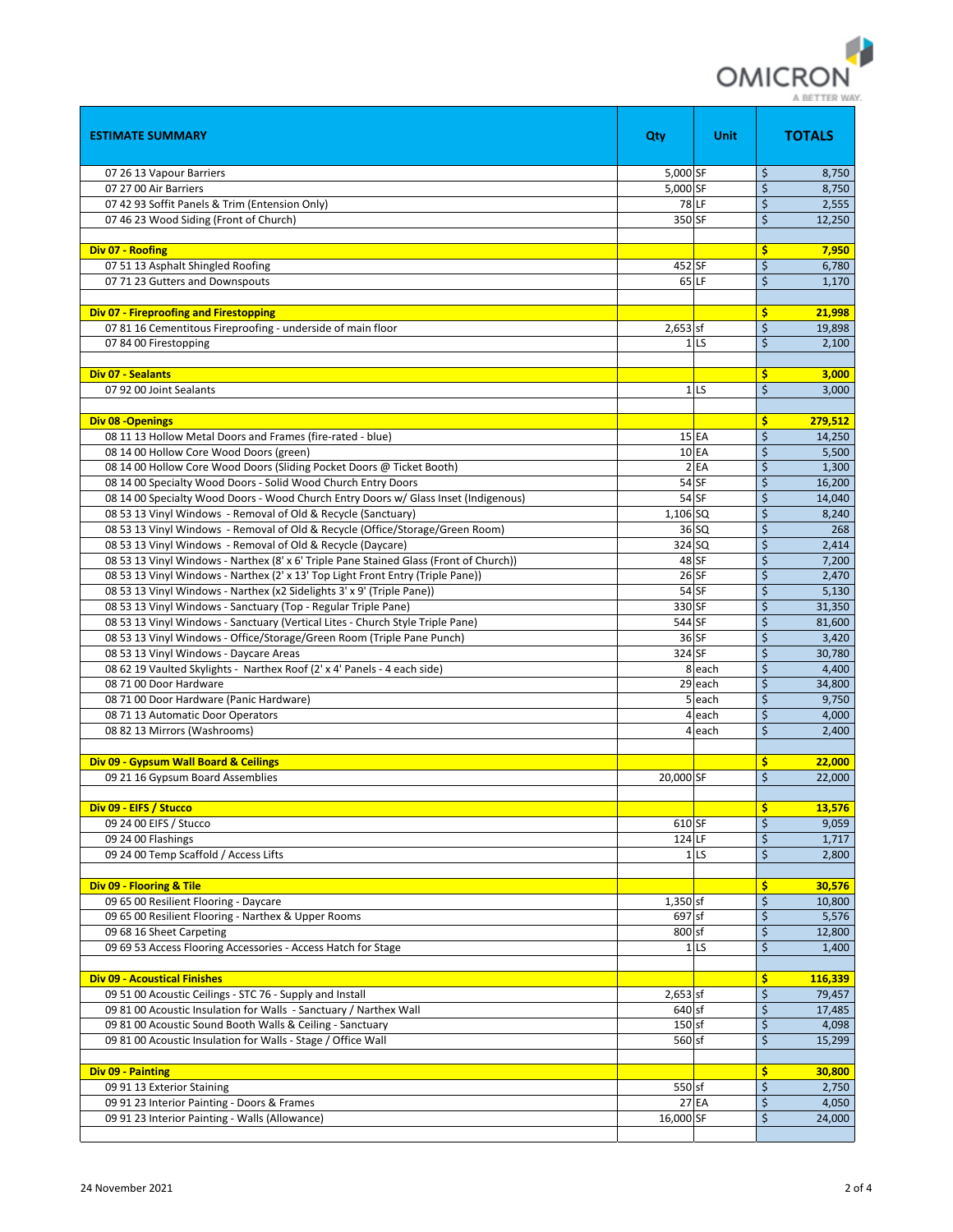

| <b>ESTIMATE SUMMARY</b>                                               | Qty                 | Unit              | <b>TOTALS</b> |
|-----------------------------------------------------------------------|---------------------|-------------------|---------------|
| <b>Div 10 - Specialties</b>                                           |                     |                   | \$<br>83,300  |
| 10 11 00 Visual Display Units                                         |                     | $1$ Is            | \$<br>2,100   |
| 10 14 00 Wayfinding Signage                                           |                     | 1 <sub>LS</sub>   | \$<br>3,000   |
| 10 14 53 Traffic Signage                                              |                     | 1 <sub>LS</sub>   | \$<br>1,400   |
| 10 21 13 Metal Toilet Compartments                                    |                     | 2EA               | \$<br>6,400   |
| 10 22 39 Acoustical Folding Panel Partitions                          |                     | <b>72 LF</b>      | \$<br>64,800  |
| 10 28 13 Toilet Accessories                                           |                     | 4 <sub>LS</sub>   | \$<br>4,800   |
| 10 43 16 First Aid Cabinet                                            |                     | 2 <sub>LS</sub>   | \$<br>500     |
| 10 44 16 Fire Extinguishers                                           |                     | $2$ <sub>LS</sub> | \$<br>300     |
|                                                                       |                     |                   |               |
|                                                                       |                     |                   |               |
| Div 11 - Appliances & Ticket Booth Equipment                          |                     |                   | \$<br>12,350  |
| 11 06 40 Food Service Equipment (Stove, Microwave, range hood)        |                     | $1$ Is            | \$<br>5,200   |
| 11 21 13 Cash Register and Checking Equipment                         |                     | $1$ Is            | \$<br>3,550   |
| 11 30 13 Residential Kitchen Appliances (2 Fridges)                   |                     | 2EA               | \$<br>3,600   |
|                                                                       |                     |                   |               |
| <b>Div 11 - Audio Visual Equipment</b>                                |                     |                   | \$<br>6,500   |
| 11 52 13 Projection Screens                                           |                     | 1 <sub>LS</sub>   | \$<br>3,200   |
| <b>Feedback monitors</b>                                              |                     | 3EA               | \$<br>3,300   |
|                                                                       |                     |                   |               |
| Div 11 - Daycare Playground & Equipment                               |                     |                   | \$<br>67,200  |
| 11 68 00 Playgrounds and Equipment                                    | 2,400 SF            |                   | \$<br>67,200  |
|                                                                       |                     |                   |               |
| <b>Div 12 - Window Treatments</b>                                     |                     |                   | \$<br>9,975   |
| 12 20 00 Window Treatments (Operable - Santuary)                      | 105 LF              |                   | \$<br>6,825   |
| 12 20 00 Window Treatments (Manual - Daycare)                         | $105$ <sub>LF</sub> |                   | \$<br>3,150   |
|                                                                       |                     |                   |               |
| <b>Div 12 - Casework &amp; Countertops</b>                            |                     |                   | \$<br>22,900  |
| 12 35 30 Casework (Ticket Booth, Daycare Kitchen, Green Room)         |                     | 3 <sub>LS</sub>   | \$<br>9,900   |
| 12 35 50.13 Educational Casework (Minister Office, Daycare Office)    |                     | 2 <sub>LS</sub>   | \$            |
|                                                                       |                     |                   | 7,000         |
| 12 36 40 Stone Countertops                                            |                     | 3 <sub>LS</sub>   | \$<br>6,000   |
|                                                                       |                     |                   |               |
| <b>Div 12 - Entrance Furnishings</b>                                  |                     |                   | \$<br>1,350   |
| 12 48 13 Entrance Floor Mats (Pedimat @ Narthex and Daycare Entrance) | 180 SF              |                   | \$<br>1,350   |
| 12 56 39 Podium for Stage                                             |                     | 1 <sub>LS</sub>   | \$<br>2,400   |
|                                                                       |                     |                   |               |
| <b>Div 12 - Public Space Furnishing</b>                               |                     |                   | \$<br>435     |
| 12 93 23 Trash and Litter Receptacles                                 |                     | 3EA               | \$<br>435     |
|                                                                       |                     |                   |               |
| <b>Div 14 - Conveying systems</b>                                     |                     |                   | \$<br>105,000 |
| 14 41 00 LULA People Lift                                             |                     | $1$ Is            | \$<br>75,000  |
| 14 43 16 Wheelchair Lift for Stage (non-motorized)                    |                     | $1$ Is            | \$<br>30.000  |
|                                                                       |                     |                   |               |
| <b>Div 21 - Fire Suppression</b>                                      |                     |                   | \$<br>30,204  |
| Add fire suppression throughout                                       | 5,306 sf            |                   | \$<br>25,204  |
| Fire suppression engineering                                          |                     | 1ea               | \$<br>5,000   |
|                                                                       |                     |                   |               |
| <b>Div 22 - Mechanical systems</b>                                    |                     |                   | \$<br>71,631  |
| Selective Demolition                                                  | 5,306 sf            |                   | \$<br>7,959   |
| Allowance for Re&re of mechanical works                               | 5,306 sf            |                   | \$<br>63,672  |
|                                                                       |                     |                   |               |
| <b>Div 26 - Electrical</b>                                            |                     |                   | \$<br>95,302  |
| Electrical works to existing space - Allowance to Re&re               | 4,286 sf            |                   | \$<br>72,862  |
| Electrical works to new space                                         | 1,020 sf            |                   | \$<br>22,440  |
|                                                                       |                     |                   |               |
|                                                                       |                     |                   |               |
| <b>Div 27 - Communications</b>                                        |                     |                   | \$<br>4,500   |
| 27 41 16.52 Feeds for AV Systems (Stage)                              |                     | $1$ ea            | \$<br>4,500   |
|                                                                       |                     |                   |               |
| Div 31 - Earthworks                                                   |                     |                   | \$<br>57,163  |
| 31 11 00 Clearing and Grubbing                                        | 4,500 SF            |                   | \$<br>3,825   |
| 31 13 16 Selective Tree Removal (1 Tree)                              |                     | 1 <sub>LS</sub>   | \$<br>2,600   |
| 31 22 00 Grading (West)                                               | 1,500 SF            |                   | \$<br>5,625   |
| 31 23 13 Subgrade Preparation (Building Addition)                     | 650 SF              |                   | \$<br>7,475   |
| 31 23 16 Excavation                                                   | 10,000 ft3          |                   | \$<br>26,500  |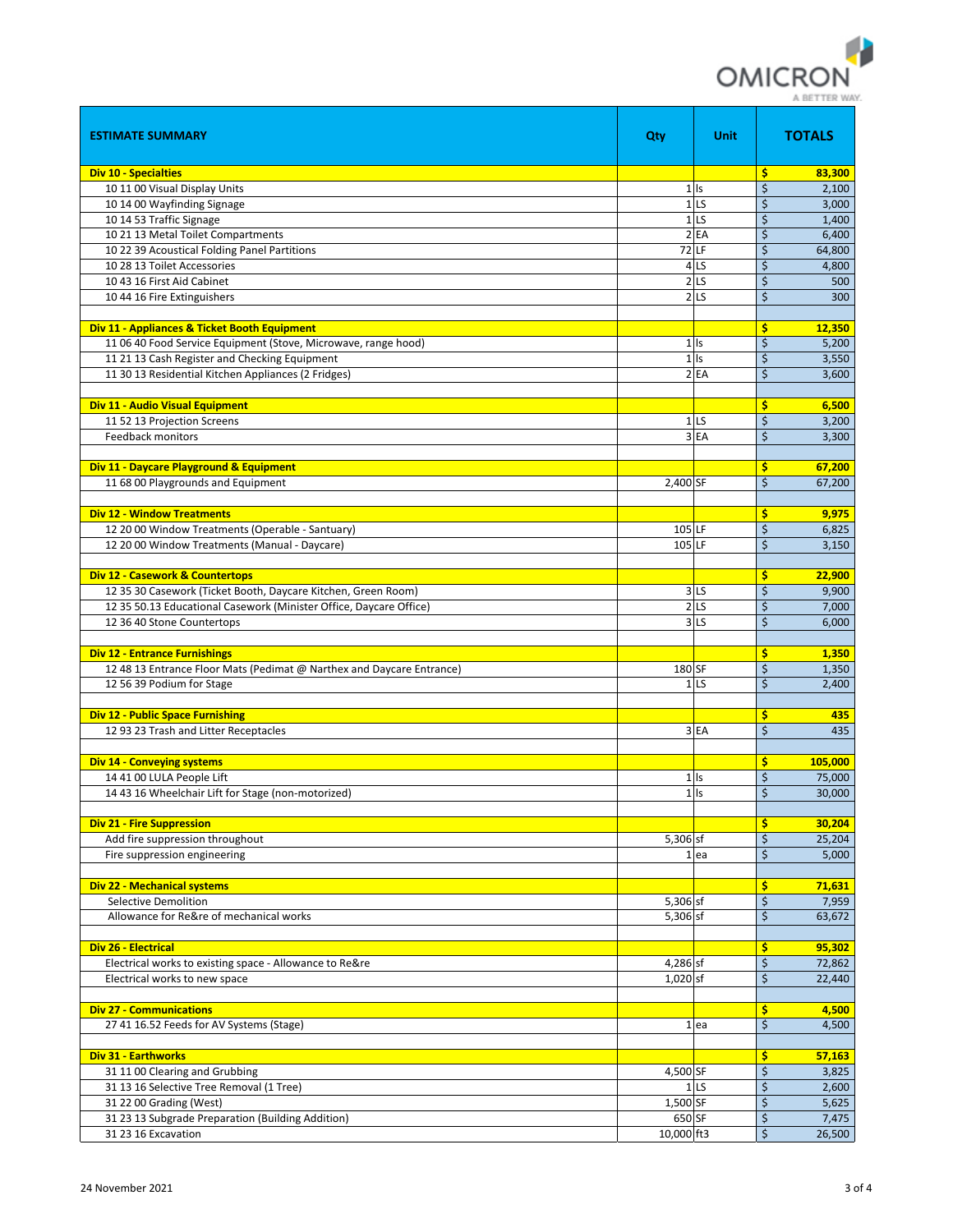

| <b>ESTIMATE SUMMARY</b>                                                               | Qty       | <b>Unit</b>      |         | <b>TOTALS</b> |  |  |  |  |
|---------------------------------------------------------------------------------------|-----------|------------------|---------|---------------|--|--|--|--|
| 31 23 23 Backfill and Compaction                                                      | 2.475 ft3 |                  | \$      | 11,138        |  |  |  |  |
| 31 23 33 Trenching and Backfill                                                       |           | 0 LF             | $\zeta$ |               |  |  |  |  |
|                                                                                       |           |                  |         |               |  |  |  |  |
| <b>Div 32 - Exterior Improvements</b>                                                 |           |                  | \$      | 136,904       |  |  |  |  |
| 32 01 16.71 Milling Asphalt Paving (south 9ft of parking lot)                         | 765 SF    |                  | $\zeta$ | 2,104         |  |  |  |  |
| 32 01 90 Tree Protection (Allowance)                                                  |           | 1 <sub>LS</sub>  | \$      | 850           |  |  |  |  |
| 32 05 05 Selective Demolition for Exterior Improvements (Concrete Sidewalk, 4 Stairs) | 165 LF    |                  | \$      | 5,280         |  |  |  |  |
| 32 05 16 Aggregates for Exterior Improvements (buildup for sidewalks)                 | 990 SF    |                  | \$      | 8,415         |  |  |  |  |
| 32 11 13 Subgrade Modifications (south 9ft of parking lot)                            | 765 SF    |                  | \$      | 1,721         |  |  |  |  |
| 32 12 16 Asphalt Paving (south 9ft of parking lot)                                    | 765 SF    |                  | \$      | 3,443         |  |  |  |  |
| 32 14 16 Brick Unit Paving (Entry to Church Doors - 30LF 6FT WIDE)                    | 180 SQ    |                  | \$      | 3,240         |  |  |  |  |
| 32 16 13 Curbs and Gutter OR Ponned Curb (around parking lot)                         | 350 LF    |                  | \$      | 3,850         |  |  |  |  |
| 32 16 23 Sidewalks (New entire length of property with 4 sets of steps, 8' WIDE)      | 1,056 SF  |                  | \$      | 16,896        |  |  |  |  |
| 32 32 29 Timber Retaining Walls (Parking Lot)                                         |           | 85 LF            | \$      | 3,060         |  |  |  |  |
| 32 91 13 Soil Preparation for Planting (Prep & Top Soil)                              | 3,500 SF  |                  | \$      | 22,750        |  |  |  |  |
| 32 92 23 Sodding                                                                      | 1,500 SF  |                  | \$      | 2,475         |  |  |  |  |
| 32 93 23 Plants and Bulbs                                                             |           | 1 <sub>LS</sub>  | \$      | 16,000        |  |  |  |  |
| 32 93 33 Shrubs                                                                       |           | 1 <sub>LS</sub>  | \$      | 9,500         |  |  |  |  |
| 32 93 43 Trees                                                                        |           | 1 <sub>LS</sub>  | \$      | 15,000        |  |  |  |  |
| 32 94 33 Planter Boxes (East Side)                                                    | 145 LF    |                  | \$      | 6,960         |  |  |  |  |
| 32 94 33 Planter Boxes (West Side)                                                    | 320 LF    |                  | \$      | 15,360        |  |  |  |  |
|                                                                                       |           |                  |         |               |  |  |  |  |
| <b>Div 33 - Utilities</b>                                                             |           |                  | \$      | 2,700         |  |  |  |  |
| 33 09 01 Relocation of Gas Meter                                                      |           | 1 <sub>LS</sub>  | \$      | 2.700         |  |  |  |  |
|                                                                                       |           |                  |         |               |  |  |  |  |
|                                                                                       |           | <b>SUB-TOTAL</b> | \$      | 1,559,270     |  |  |  |  |
|                                                                                       |           |                  |         |               |  |  |  |  |
| Preconstruction                                                                       |           |                  |         |               |  |  |  |  |
| <b>General Conditions</b><br>5.00 mos                                                 |           |                  |         |               |  |  |  |  |
| <b>CM Fee</b><br>8.0%                                                                 |           |                  |         |               |  |  |  |  |
| <b>Subtrade Bonding</b><br>0.80%                                                      |           |                  |         |               |  |  |  |  |
| <b>Construction Insurance</b>                                                         | 0.315%    |                  | \$      | 6,071         |  |  |  |  |
| Ś<br><b>TOTAL</b>                                                                     |           |                  |         |               |  |  |  |  |